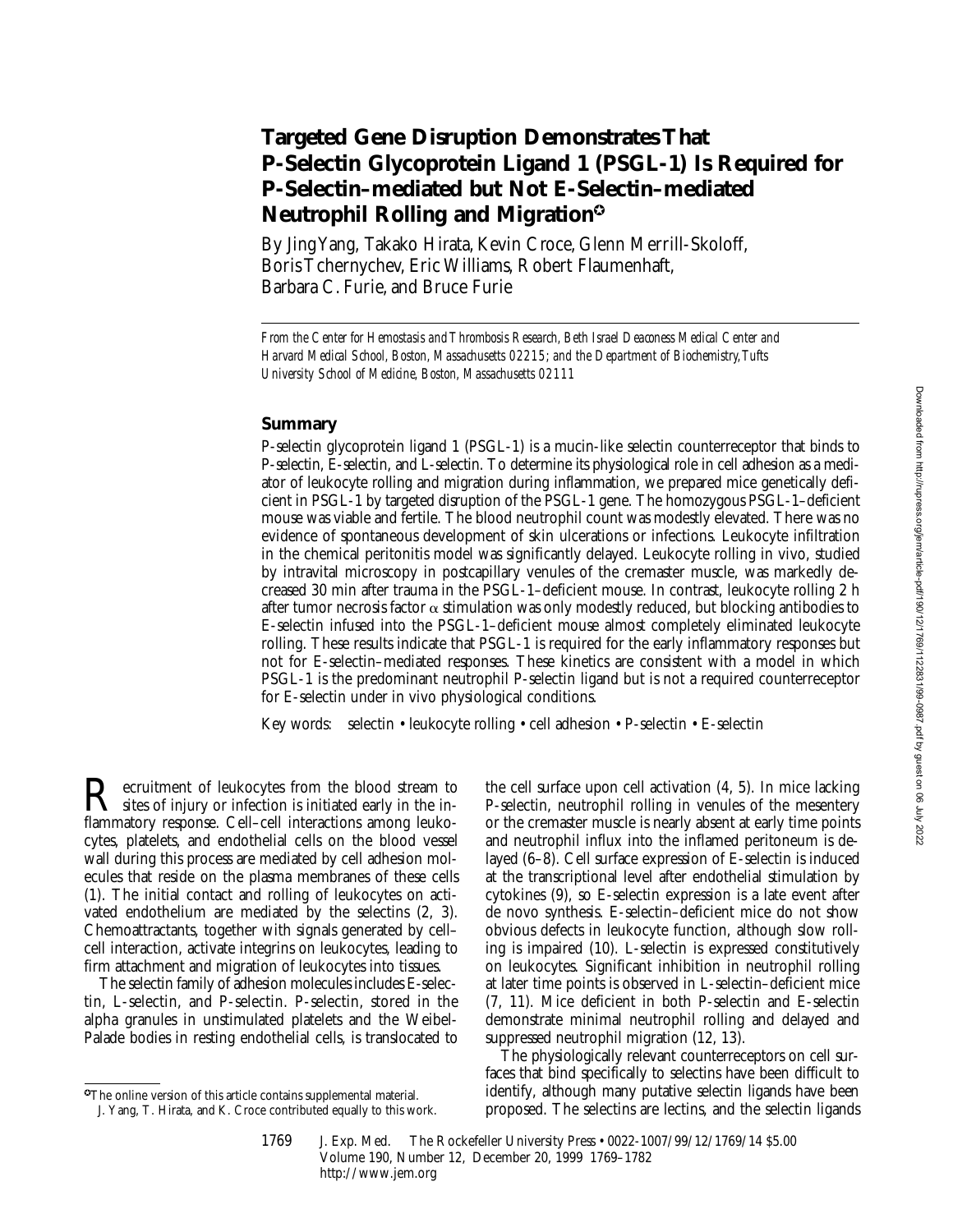include Lewis X (CD15 [14]) and sialic acid  $(15, 16)$ . Oligosaccharide sequences of the ligands, predominantly sialyl Lewis X antigen–related sialylated fucosylated lactosamine, are recognized by these selectins but with low affinity. To date, several mucin-like proteins have been reported to bind to L-selectin, P-selectin, and E-selectin. Putative L-selectin ligands include E-selectin and P-selectin (17), glycosylationdependent cell adhesion molecule 1 (GlyCAM-1 [18]), CD34 (19, 20), sialoglycoprotein 200 (Sgp 200 [21]), mucosal addressin cell adhesion molecule 1 (MAdCAM-1 [22]), and P-selectin glycoprotein ligand 1 (PSGL-1)<sup>1</sup> (23–30). Putative ligands for E-selectin include E-selectin ligand 1 (ESL-1 [31]), L-selectin (32, 33), and PSGL-1 (34–40). Mouse E-selectin also binds PSGL-1 (33; and Hirata, T., B.C. Furie, and B. Furie, unpublished results). Although in vitro studies have indicated binding under certain conditions, none of these ligands has been shown in animal models to mediate physiologically relevant interactions with L-selectin or E-selectin.

The putative P-selectin ligands include CD24 (41–43), sulfated glycolipids (44), components of the peripheral node addressin (PNAd) complex (45), and PSGL-1 (34, 46). Of these, only PSGL-1 has been implicated as a biologically important ligand for P-selectin (34; for a review, see Varki [47]). The functional importance of PSGL-1 as a P-selectin ligand was suggested from studies in which blocking antibodies to PSGL-1 inhibited P-selectin–mediated leukocyte rolling in exteriorized rat mesentery venules (48) and prevented the early P-selectin–directed accumulation of neutrophils in a mouse model of peritoneal inflammation (49). Furthermore, infusion of soluble PSGL-1 prevents acute inflammation in transient ischemia in a rat kidney model (50).

PSGL-1 is expressed as a functional ligand of P-selectin on myeloid cells and T lymphocyte subsets (40, 51–54). PSGL-1 was identified by expression cloning from COS cells that were cotransfected with a human HL-60 cDNA library and an  $\alpha$ 1,3/1,4-fucosyltransferase (34). The mouse homologue of PSGL-1 was subsequently cloned based on sequence similarity (55). The predicted protein sequence reveals a type I integral membrane protein of 402 residues for human PSGL-1 and 397 residues for mouse PSGL-1. The mature PSGL-1 protein begins at residue 42 after proteolysis of a signal peptide and cleavage of a propeptide by a furin-like converting enzyme (52). Human PSGL-1 is a homodimer of  $\sim$ 210,000 molecular weight, with the two chains covalently linked by a disulfide bond. Formation of the homodimer is required for high-affinity binding of PSGL-1 to P-selectin (56, 57). The P-selectin binding domain of PSGL-1 is located within the first 20 residues of the mature PSGL-1 (58, 59). The  $NH_2$ -terminal binding domain of human PSGL-1 includes tyrosine sulfate and is also *O*-glycosylated (58–60). PSGL-1 contains a serine/ threonine- and proline-rich decameric repeat region. Mouse PSGL-1 contains 10 repeat units (55). Human PSGL-1 from

eosinophils (61), HL-60, and U937 cells contains 15 repeat units; PSGL-1 from human polymorphonuclear leukocytes and monocytes contains 16 repeat units (62). PSGL-1 contains O-linked glycans that form highly extended structures that participate with the  $NH_2$ -terminal binding domain of PSGL-1 to bind the counterreceptor (63, 64).

To clarify the physiological role of PSGL-1, we generated mice deficient in PSGL-1. Using this mouse model, we explored the consequences of the absence of PSGL-1 in vivo to leukocyte rolling and leukocyte migration. We demonstrate that PSGL-1 deficiency impairs early neutrophil migration and trauma-induced leukocyte rolling. Our results indicate that in vivo PSGL-1 is required for the earliest steps in the inflammatory response but is not required for cytokine-induced, E-selectin–mediated leukocyte rolling.

#### **Materials and Methods**

*Cell Lines and Tissue Culture.* The embryonic stem (ES) cell line WW6 (65) was generated by F. Poirier and E.J. Robertson (Harvard University) from a mouse (50% 129Sv, 25% C57BL/6, 5% SJL, and 20% unknown) and provided by Dr. P. Stanley (Albert Einstein College of Medicine, New York, NY). Cells were cultured on  $\gamma$ -irradiated STO feeder cells (SNL2; developed by E.J. Robertson) in DMEM (GIBCO BRL) containing 20% FCS (Hyclone).

*Construction of the Targeting Vector.* Genomic clones of mouse PSGL-1 were isolated from an adult 129/SvJ mouse liver genomic DNA library (no. 946305; Stratagene) as described previously (55). Two contiguous EcoRI fragments together containing a portion of the 5' flanking region, the complete coding region, and the complete 3' untranslated region of the PSGL-1 gene were cloned independently into the pBluescript vector to create A1.6 and A1.1 (see Fig. 1 A). An SmaI-EcoRI fragment from A1.6 and an EcoRI-BamHI fragment from A1.1 were recombined in pBluescript at the EcoRV and BamHI sites to generate A<sub>SMB</sub>. A HindIII (blunt ended)-BamHI fragment released from  $A<sub>SMB</sub>$  was ligated 3' to the Neo cassette in pNT at Xbal (blunt ended) and BamHI sites to create KOIII. The vector pNT was provided by Dr. B. Spiegleman (Dana-Farber Cancer Institute, Boston, MA). Primer pairs P1/P2 and P3/P4 were used to amplify the DNA sequence by PCR to be inserted 5' to the Neo cassette. The PCR product from NotI-tagged P1 (5'-CCCCA ACGGG TTGTT TTGGC CCACC-3') and EcoRI-tagged P2 (5'-GAAGC CGGAA GGGTC TGGGC ATGG-3') was subcloned and recombined at the EcoRI site with the PCR product from EcoRItagged P3 (5'-AGAATC TCATT GAGTT ACACA GCC-3') and XhoI-tagged P4 (5'-GGGGT CCTGC AGCTG AAGGC TG-3'). The resulting 1.3-kb fragment was inserted at the NotI and XhoI sites of KOIII to create KO.pNT.

*Selection of Homologous Recombinants.* WW6 cells  $(2 \times 10^7)$ were electroporated (GenePulser, 500  $\mu$ F, 240 V; Bio-Rad) with the targeting vector DNA ( $\sim$ 30  $\mu$ g/ml) that was linearized by NotI digestion. Cells were plated onto monolayers of  $\gamma$ -irradiated feeder cells. After 24 h, medium was replaced with medium containing 200  $\mu$ g/ml of G418 (GIBCO BRL) and 2  $\mu$ M ganciclovir (Syntex). Individual colonies were picked 7 d after application of selective media.

*Screening of Recombinants and Generation of Homozygous Null Mice.* Genomic DNA from individual colonies was isolated, digested with HindIII, and analyzed by Southern blotting using

<sup>1</sup>*Abbreviations used in this paper:* ES, embryonic stem; PSGL-1, P-selectin glycoprotein ligand 1.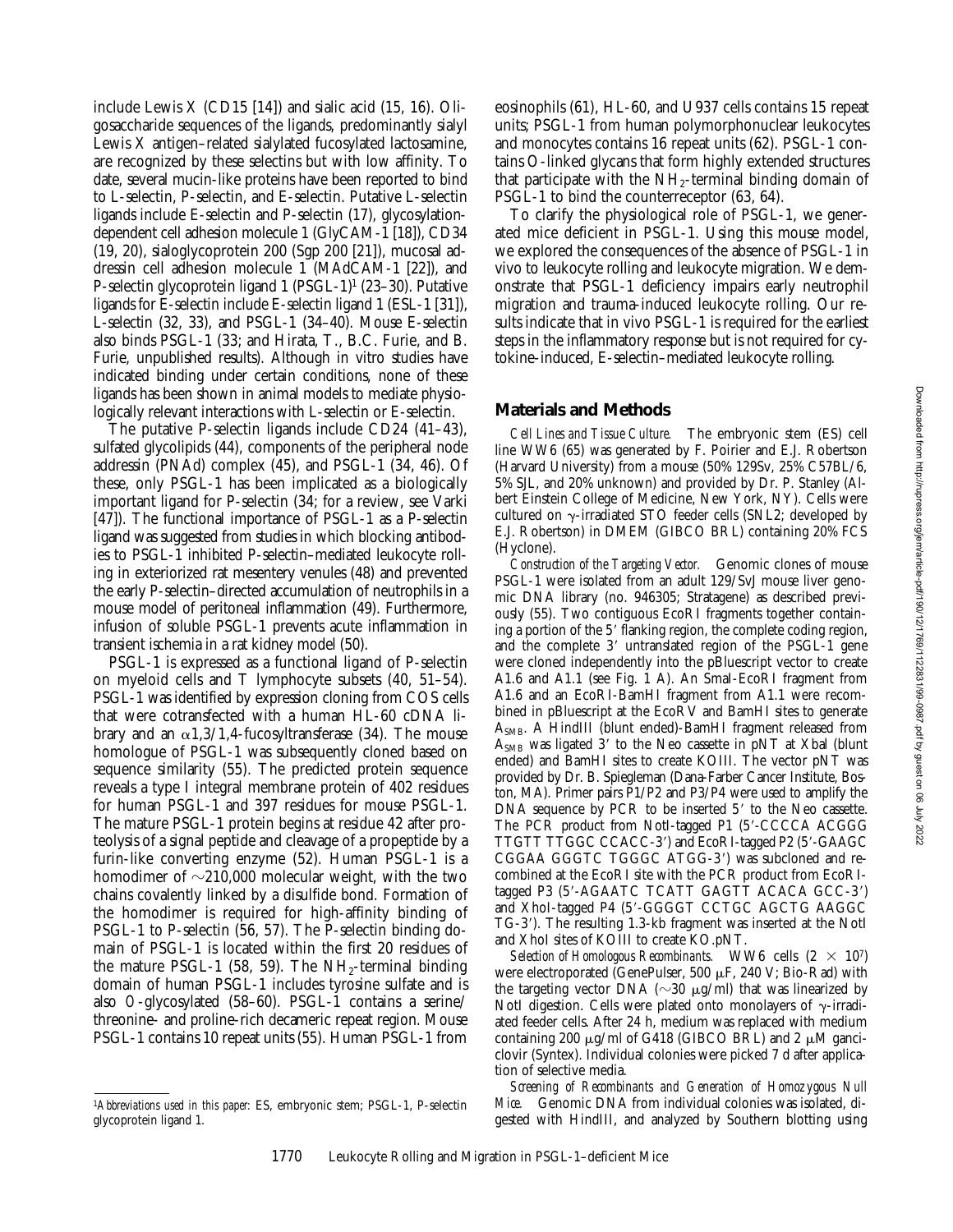probes B or C and Neo. One positive clone, W19, was expanded. ES cells from clone W19 were injected into C57BL/6 blastocysts. The blastocysts were transferred to pseudopregnant foster mothers. Four chimeric male mice were obtained and bred with C57BL/6 mice. Germline transmission was identified by Southern analysis of EcoRI-digested DNA using probe A. Heterozygous animals were bred to generate mutant mice. All studies and procedures were approved by the Animal Care and Use Committee of Beth Israel Deaconess Medical Center.

*Northern Blot Analysis.* Total RNA samples (20-60 μg) were prepared from spleen and thymus obtained from  $PSGL-1<sup>-/-</sup>$  and  $PSGL-1^{+/+}$  mice using the SV Total RNA Isolation System (Promega). RNA samples were separated by electrophoresis in 0.8% agarose-formaldehyde gels using  $1 \times 3$ -(*N*-morpholino)propanesulfonic acid (Mops) buffer (40 mM Mops, 10 mM sodium acetate, and 1 mM EDTA, pH 7.0). The RNA was transferred to a Duralon-UV™ membrane (Stratagene) and affixed to the membrane by incubation at 80°C for 1 h. Prehybridization or hybridization was at 65°C overnight in 50 mM piperazine-*N*,*N'*bis(2-ethanesulfonic acid) (Pipes), pH 6.5, 100 mM sodium chloride, 50 mM sodium phosphate, pH 7.0, 1 mM EDTA, 5% SDS, and 60  $\mu$ g/ml salmon sperm DNA. The probe was a 1.0-kb PCR fragment amplified from the coding region of mouse PSGL-1 (probe D).

*Flow Cytometry Analysis.* Mice were bled from the retroorbital sinus into EDTA-anticoagulated tubes while under anesthesia with Metofane (Mallinckrodt Veterinary). Leukocytes were prepared by red cell lysis followed by washing and centrifugation. Cells were incubated for 10 min with Fc Block (anti-CD32/16; PharMingen) before all staining procedures. Cells were incubated on ice for 30 min with 10 mg/ml of affinity-purified anti–PSGL-1 antibody or rabbit nonimmune IgG in PBS containing 1% FCS and 0.04% azide, washed, and stained with FITC-labeled goat anti–rabbit IgG (Sigma Chemical Co.) and PE-conjugated anti-Ly6G (PharMingen). Analysis was performed on a FACSCalibur™ flow cytometer with CELLQuest™ software (both from Becton Dickinson). Light-scatter gating procedures were used to enrich for granulocytes.

*Immunohistochemistry.* Fresh frozen sections were fixed with 80% acetone, and samples were treated with normal goat serum for 1 h at  $25^{\circ}$ C. The sections were then incubated with rabbit anti-mouse PSGL-1 antibody at 0.5  $\mu$ g/ml in PBS for 16 h at 48C. The tissue was washed three times for 5 min with PBS at  $23^{\circ}$ C. The washed sections were incubated with biotinylated goat anti–rabbit antibody (VectaStain™ Elite ABC staining kit, 1:200 dilution; Vector Labs) for 1 h at 23°C. Sections were washed three times and then incubated with peroxidase-conjugated streptavidin for 1 h at  $25^{\circ}$ C. After three washes, the tissue sections were stained using 3,3'-diaminobenzidine in 40 mM Tris buffer, pH 7.4, and then counterstained with methylene blue.

*Anti–mouse PSGL-1 Antibodies.* A polyclonal antibody directed against PSGL-1 was prepared using a synthetic peptide (QVVGDDDFEDPDYTYC) based on residues 42–56 of mouse PSGL-1 as immunogen (55). A cysteine residue was added at the COOH terminus to facilitate coupling to KLH. The peptide was synthesized using FMOC/*N*-methylpyrolidone chemistry on a peptide synthesizer (model 430A; Applied Biosystems). After cleavage and deprotection, the peptide was purified to homogeneity by reverse phase HPLC using a C18 column. The peptide was covalently coupled to KLH through the free cysteine, and the conjugate was injected intradermally  $(550 \mu g/ml)$  in complete Freund's adjuvant into a New Zealand White rabbit. Subsequent injections of immunogen  $(250 \mu g)$  were performed weekly

for 2 wk, then monthly thereafter. Antipeptide antibodies were purified from rabbit immune serum by immunoaffinity chromatography. The serum was applied to a KLH-Sepharose column to remove antibodies against KLH. The serum proteins that failed to bind to KLH-Sepharose were then applied to a PSGL-1 (residues 42–56)–Sepharose column in which the peptide was covalently attached to Sulfo-Link Resin (Pierce Chemical Co.). Bound antibodies were eluted with 4 M guanidine and dialyzed into PBS.

*Peripheral Blood Counts.* Blood was collected from 8–10-wkold male wild-type and PSGL-1<sup>-/-</sup> mice as well as P-selectin<sup>-/-</sup> mice and their matched controls. Complete blood counts were performed using a Coulter Counter. Differential counts were performed on blood smears stained with Wright-Giemsa stain (Sigma Chemical Co.). Differentials were performed in duplicate on 100 leukocytes per slide.

*Thioglycollate-induced Peritonitis Model.* PSGL-1<sup>-/-</sup> mice and wild-type mice of similar mixed genetic background were used at 8–12 wk of age. P-selectin<sup>-/-</sup> mice (C57BL/6 background) and wild-type C57BL/6 mice (The Jackson Laboratory) were of the same age. Mice were injected intraperitoneally with 1 ml of 4% Brewer thioglycollate medium (Difco). At each time point after stimulation, the mice were killed and 10 ml of PBS containing 1% bovine serum albumin, 0.5 mM EDTA, and 10 U/ml heparin was injected into the peritoneal cavity. After gently massaging the peritoneal wall, the injected wash was withdrawn. Total cell numbers in the peritoneal lavage were determined on a Coulter Counter. Cytospin preparations of the cells were stained with Wright-Giemsa stain, and a differential leukocyte count was determined. From the total cell count in the peritoneal lavage and the percentage of neutrophils on cytospin preparations, the absolute number of neutrophils was calculated.

*Leukocyte Rolling In Vivo in the Mouse Cremaster Muscle.* Mice were preanesthetized with an intraperitoneal injection of 125 mg/kg of ketamine HCl (Parke Davis), 12.5 mg/kg xylazine (Phoenix Pharmaceuticals), and 0.25 mg/kg atropine sulfate (American Reagent Laboratories). A trachea tube was inserted to facilitate spontaneous respiration, and the mice were kept on a 37°C thermocontrolled rodent blanket (Thermal Care) during the experiment. To maintain anesthesia and neutral fluid balance, Nembutal (5 mg/ml in saline) was administered in 30-50  $\mu$ l boluses through a cannula placed in the jugular vein. Mean arterial blood pressure ranged between 60 and 100 mmHg as measured on a physiological pressure transducer (model 60-051; Harvard Apparatus) connected to a carotid artery cannula. When TNF- $\alpha$ was used, mice were treated with an intrascrotal injection of mouse TNF  $(0.5 \mu g \text{ in } 200 \mu l \text{ saline}; R&D \text{ Systems})$  2 h before exteriorization of the cremaster muscle. In experiments where the neutralizing anti–E-selectin mAb 9A9 was used, mice were injected with 80–90  $\mu$ g of antibody through the jugular cannula just after exteriorization of the cremaster muscle.

The cremaster muscle was prepared for intravital microscopy as described by Ley et al. (7). Through an incision made in the scrotum, the testicle and surrounding cremaster muscle were exteriorized onto an intravital microscopy tray. After removal of the connective tissue, a longitudinal incision was made in the cremaster, and the muscle was carefully stretched and pinned across the intravital microscopy stage while the testis and epididymis were tacked to one side. The cremaster preparation was superfused with thermocontrolled (36 $^{\circ}$ C) and aerated (5% CO<sub>2</sub>, 95% N<sub>2</sub>) bicarbonate buffered saline throughout the experiment. The cremaster exteriorization surgery was typically accomplished in 4–7 min.

Microvessel data were obtained using an intravital microscope (Axioskop; Carl Zeiss, Inc.) fitted with an Achroplan  $(40 \times, 0.80)$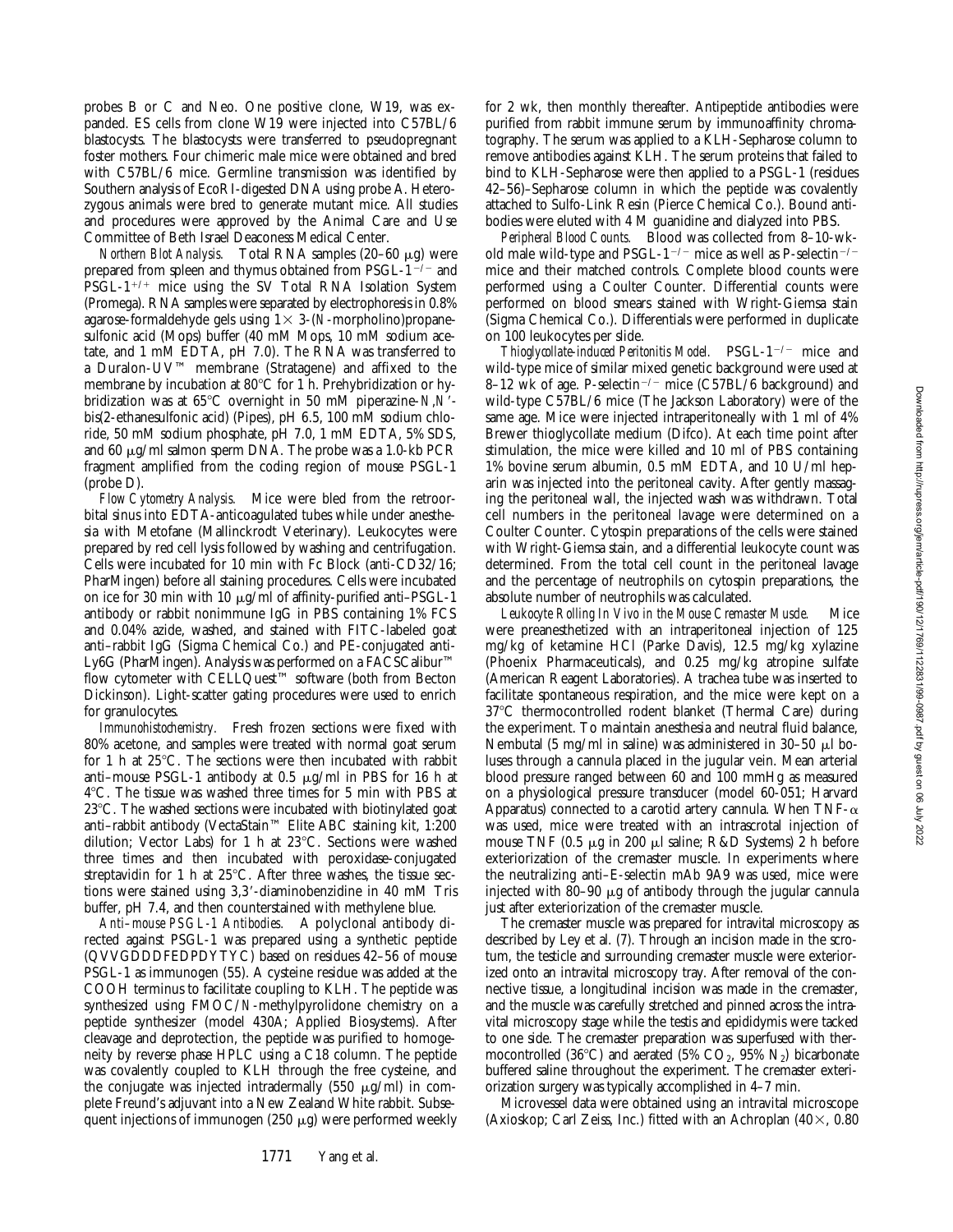numerical aperture) water immersion objective, long distance condenser, and stabilized D.C. power supply. Leukocyte rolling in the venules was recorded for 75–90 s using a Sony CCD camera (model SSC-S20) connected through an IBM-compatible computer to a Sony SVHS video recorder (model SVA-9500MD). The centerline red blood cell velocity  $(V<sub>cl</sub>)$  in each venule was measured in real time with a dual photodiode velocimeter running a digital cross-correlation program on an IBM-compatible computer (Microvessel Velocity OD-RT; CircuSoft Instrumentation). A Coulter Counter (model T890) was used to determine the systemic leukocyte counts from  $30-50$   $\mu$ l blood samples taken from the carotid cannula at 30–40-min intervals or after injection of antibodies. After the start of the cremaster surgery, data were acquired for 30 or 40 min in the untreated and TNFtreated mice, respectively.

*Analysis of Leukocyte Rolling.* Video recordings from the intravital microscopy experiments were analyzed on a computerbased image acquisition system, and vessel diameter was determined using the IBM-adapted version of NIH Image (Scion Corp.). The centerline red cell velocity recorded from each vessel was used to determine the volumetric blood flow (*Q*) via the equation  $Q = (V_c)(0.625)(A_c)$ , where  $A_c$  is the cross-sectional area of the cylindrical vessel, and 0.625 is an empirical correction

А



clips from representative experiments depicted in Figs. 6 and 7. These experiments correspond directly to those used to prepare the still photos in Figs. 6 and 7. Leukocyte rolling in the venules was recorded for 75–90 s using a CCD camera connected through an IBM-compatible computer to an SVHS video recorder. Fig. 7 C was videotaped at an accelerated rate to compress the images into a shorter time span.



**Figure 1.** Disruption of the PSGL-1 gene in mice: targeting vector and Southern blot analysis. (A) Partial restriction maps of the PSGL-1 gene and the targeting vector KO.pNT. Restriction enzyme sites are marked as follows: E, EcoRI; H, HindIII; B, BamHI; S, SmaI; N, NotI. Probes used for Southern analyses (A–D, Neo), primers used for generating the vector (P1–P4), and the repeat elements are indicated. (B) Southern blot analyses of ES clones. Genomic DNA from two clones, W19 and W34, were digested with HindIII. After gel electrophoresis, DNA was transferred to the membrane and hybridized with probe C. The blot was stripped and reprobed with probe Neo. The targeted band (KO) and the wild-type band (WT) are indicated. (C) Southern blot analyses of DNA isolated from F1 and F2 generations. Genomic DNA from tail biopsies was digested with EcoRI. The fragments were separated by gel electrophoresis, transferred to a membrane, and hybridized with probe A. The bands corresponding to the targeted allele (KO) and the wildtype allele (WT) are indicated.

1772 Leukocyte Rolling and Migration in PSGL-1–deficient Mice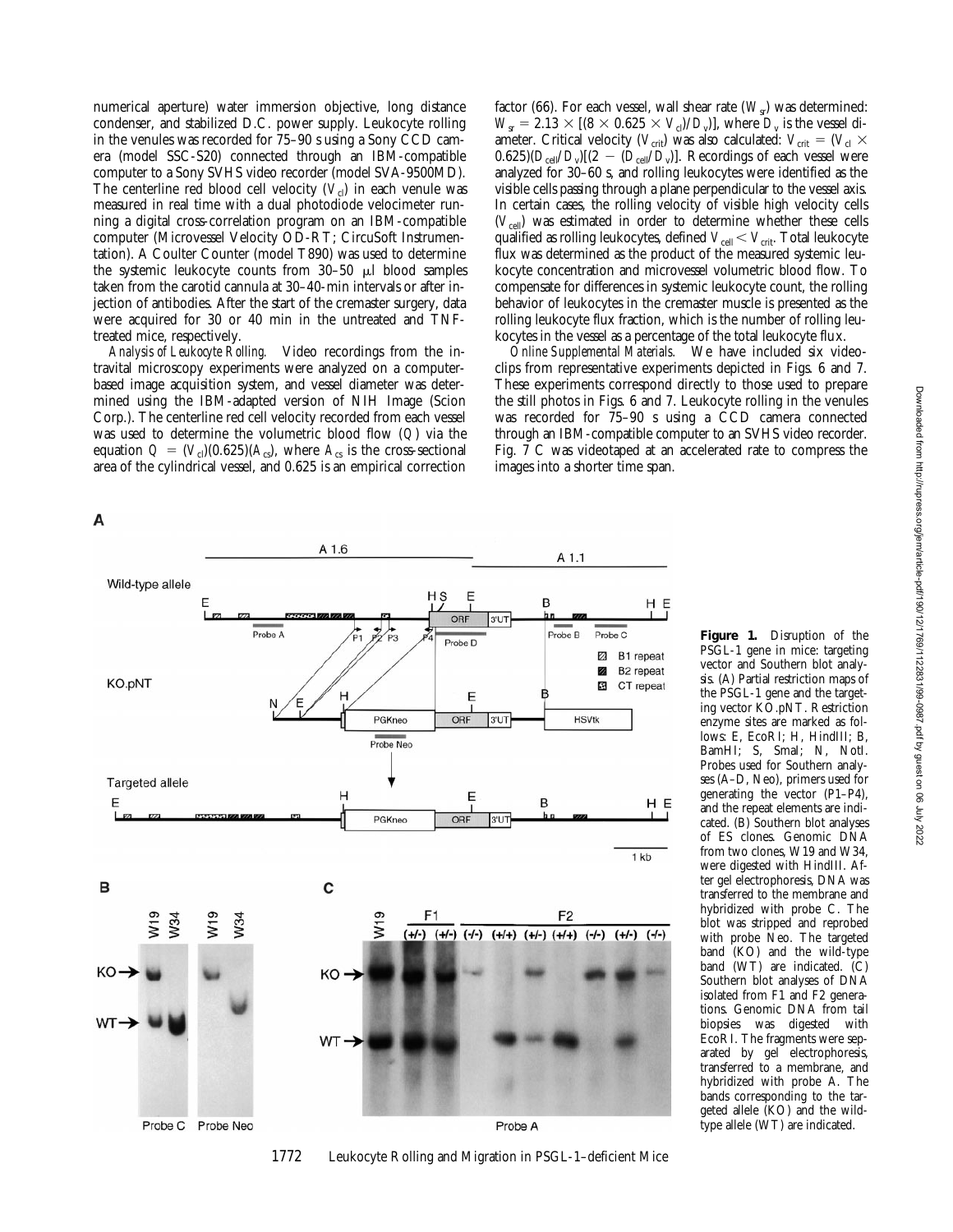## **Results**

*Generation of PSGL-1–deficient Mice.* Several ubiquitous transposon-like repetitive sequences B1 and B2 (67) were found in the 5' and 3' flanking regions of the PSGL-1 coding region, and two segments containing CT repeats similar to those in ribosomal DNA  $(68)$  were located  $5'$  to the PSGL-1 coding region (Fig. 1 A). These repetitive sequences were excluded from the knockout vector, KO.pNT, in which a small region of the PSGL-1 coding sequence from 69 to 94 nucleotides (nt) was replaced by a neomycin-resistance gene cassette (Fig. 1 A). A deletion of  $\sim$ 300 bp in the 5' flanking region of the PSGL-1 coding region was generated in the vector in order to exclude a segment containing CT repeats. A thymidine kinase gene cassette was inserted 3' of the construct as a negative selection marker. ES cells were transfected with linearized KO.pNT vector, selected with G418 plus ganciclovir, and screened by Southern blot analysis. Of 200 ES cell colonies analyzed, two exhibited a targeted band at 6.1 kb by HindIII digestion (Fig. 1 B) using probe B or probe C (Fig. 1 A) in addition to the expected wild-type band at 4.3 kb. Negative clones including W34, shown in Fig. 1 B, showed only the wild-type band. One of the positive clones, W19, displayed a single band corresponding to the targeted band when the Neo probe was used, indicating a single integration event in the cells (Fig. 1 B). As a result of random integration, the Neo probe hybridized to a band of irrelevant size in W34 (Fig. 1 B). A homologous recombination event in W19 cells was also confirmed by EcoRI digestion followed by Southern blot analyses using probe A or the Neo probe (data not shown). In all cases, a targeted band of the predicted size was detected. Results from the EcoRI digest using probe A (Fig. 1 C) and PCR analyses using primers P1 and P4 (Fig. 1 A) suggested that homologous recombination occurred 3' of the EcoRI site of the targeting vector. Thus, there is no deletion in the 5' flanking region of the PSGL-1 coding region in W19 cells.

W19 cells were microinjected into blastocysts from C57BL/6 mice and transferred to recipient female mice, and chimeric mice were obtained. Breeding of the chimera with C57BL/6 mice yielded heterozygous animals. Homozygous mutant mice were obtained from subsequent breeding between heterozygotes. The animals were genotyped by Southern blot analysis as shown in Fig. 1 C. Using probe A, animals with the mutated allele showed an EcoRI band at 7.1 kb, whereas those carrying the wild-type allele yielded a band at 5.3 kb.

*Verification of a Null Allele for PSGL-1.* Northern blot analysis of thymus and spleen RNA showed high expres-



**Figure 2.** Northern blot analysis of tissue for PSGL-1 mRNA. Total RNA isolated from the thymus and spleen of PSGL-1  $(-/-)$  and PSGL-1  $(+/+)$  mice was subjected to electrophoresis, and the RNA was transferred to a Duralon-UV™ membrane. The PSGL-1 messenger RNA was detected with a probe representing most of the coding region. The membrane was stripped and probed with a cDNA probe for  $\beta$ -actin.

1773 Yang et al.

sion of PSGL-1 messenger RNA in wild-type mice but did not show any transcript in PSGL- $1^{-/-}$  mice (Fig. 2), indicating that the targeted mutation created a null allele.

To confirm that  $PSGL-1^{-/-}$  mice were deficient in cell surface expression of PSGL-1, leukocytes from the blood of wild-type, heterozygous, and homozygous mutant animals were stained with a rabbit anti–PSGL-1 antibody that was raised to an  $NH<sub>2</sub>$ -terminal peptide of PSGL-1, and analyzed by flow cytometry. Granulocytes were identified by light-scatter properties and positive staining with anti–Ly-6G antibody. All granulocytes from wild-type animals expressed high levels of PSGL-1. In contrast, granulocytes from the PSGL-1<sup>-/-</sup> mice did not show specific staining (Fig. 3), confirming a null mutation. The mean fluorescence intensity of PSGL-1 on granulocytes from heterozygous  $(+/-)$  mice was  $\sim$ 50% of that observed on wild-type granulocytes, consistent with the presence of only one PSGL-1 gene allele in the heterozygotes. Lymphocytes from the blood of PSGL- $1^{-/-}$  mice did not express PSGL-1, as assessed by flow cytometry (data not shown).

The absence of PSGL-1 expression in lymphoid organs was also confirmed by immunohistochemistry. Thymus, spleen, and lymph node from wild-type mice showed positive staining on lymphocytes, whereas no specific staining was observed in PSGL-1<sup> $-/-$ </sup> mice (Fig. 4). Bone marrow



120

**Figure 3.** Flow cytometric analysis of PSGL-1 expression on peripheral blood neutrophils. Cells from wild-type  $(+/+;$ top), PSGL- $1^{+/-}$  (middle), and  $\text{P}\hat{\text{S}}\text{GL-1}^{-/-}$  (bottom) mice were stained with anti–PSGL-1 antibodies (solid line) or polyclonal rabbit nonimmune IgG (dotted line) followed by FITC-labeled goat anti–rabbit IgG. Fluorescence intensity is shown on the x-axis; cell number is presented on the y-axis.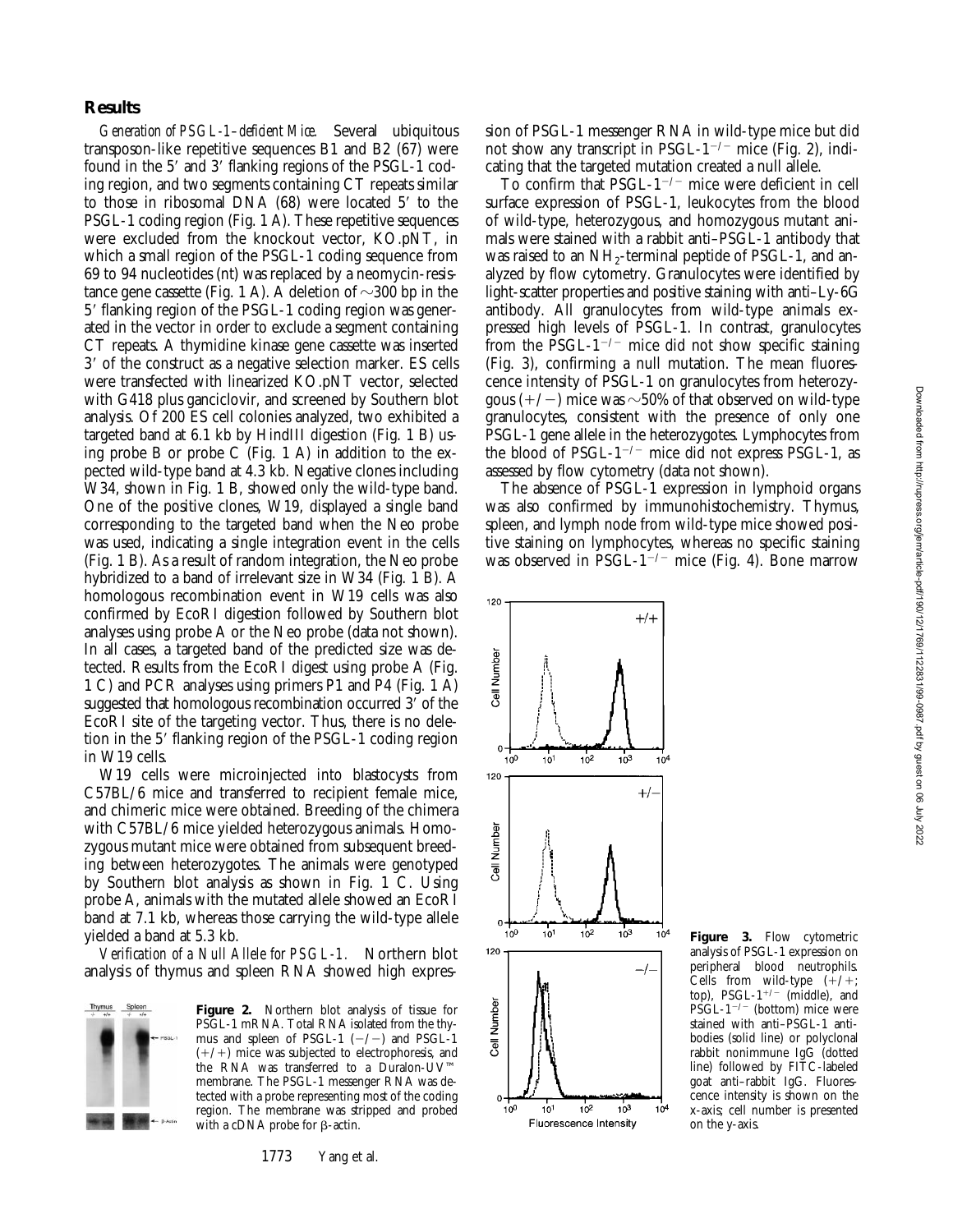

**Figure 4.** Immunohistochemical analysis of spleen, thymus, lymph node, and bone marrow. Tissue from homozygous null  $(-/-)$ and wild-type  $(+/+)$  mice is indicated. Fixed tissue sections were treated with normal goat serum followed by rabbit anti–mouse PSGL-1 antibody. Bound anti– mouse PSGL-1 antibody was visualized with biotinylated goat anti–rabbit antibody reacted with peroxidase-conjugated streptavidin. The samples were developed with  $3,3'$ -diaminobenzidine and counterstained with methylene blue.

was similarly negative for PSGL-1 antigen, in contrast to that from wild-type mice.

*PSGL-1–deficient Mice Develop Normally.* PSGL-1<sup>-/-</sup> mice developed normally, and their postnatal growth rate was comparable with that of wild-type mice. Both sexes were fertile. P-selectin and PSGL-1 were previously shown to be cell surface components of the sperm and ovum, respectively, leading to the suggestion that cell adhesion involving P-selectin and PSGL-1 might mediate sperm–ova interaction (69). Our results indicate that the presence of PSGL-1 on the ova, if confirmed, is not required for fertilization. Similar results were obtained for the P-selectin–deficient mouse (6).

Histological analysis of thymus, spleen, and peripheral

and mesenteric lymph nodes, where PSGL-1 expression is high, showed no abnormalities, indicating that PSGL-1 is not required for normal lymphoid organ structure. This is in contrast to the abnormal lymph node architecture that characterizes L-selectin–deficient mice (11). Examination of the bone marrow revealed normal erythroid and myeloid maturation; no abnormalities in cell morphology were observed. PSGL- $1^{-/-}$  mice showed no signs of infection up to 12 mo of age, and specifically lacked the ulcerative cutaneous infections exhibited by P- and E-selectin double-deficient mice (12, 13).

*PSGL-1–deficient Mice Have Mild Neutrophilia.* Leukocytosis is well known to be associated with an inadequate leuko-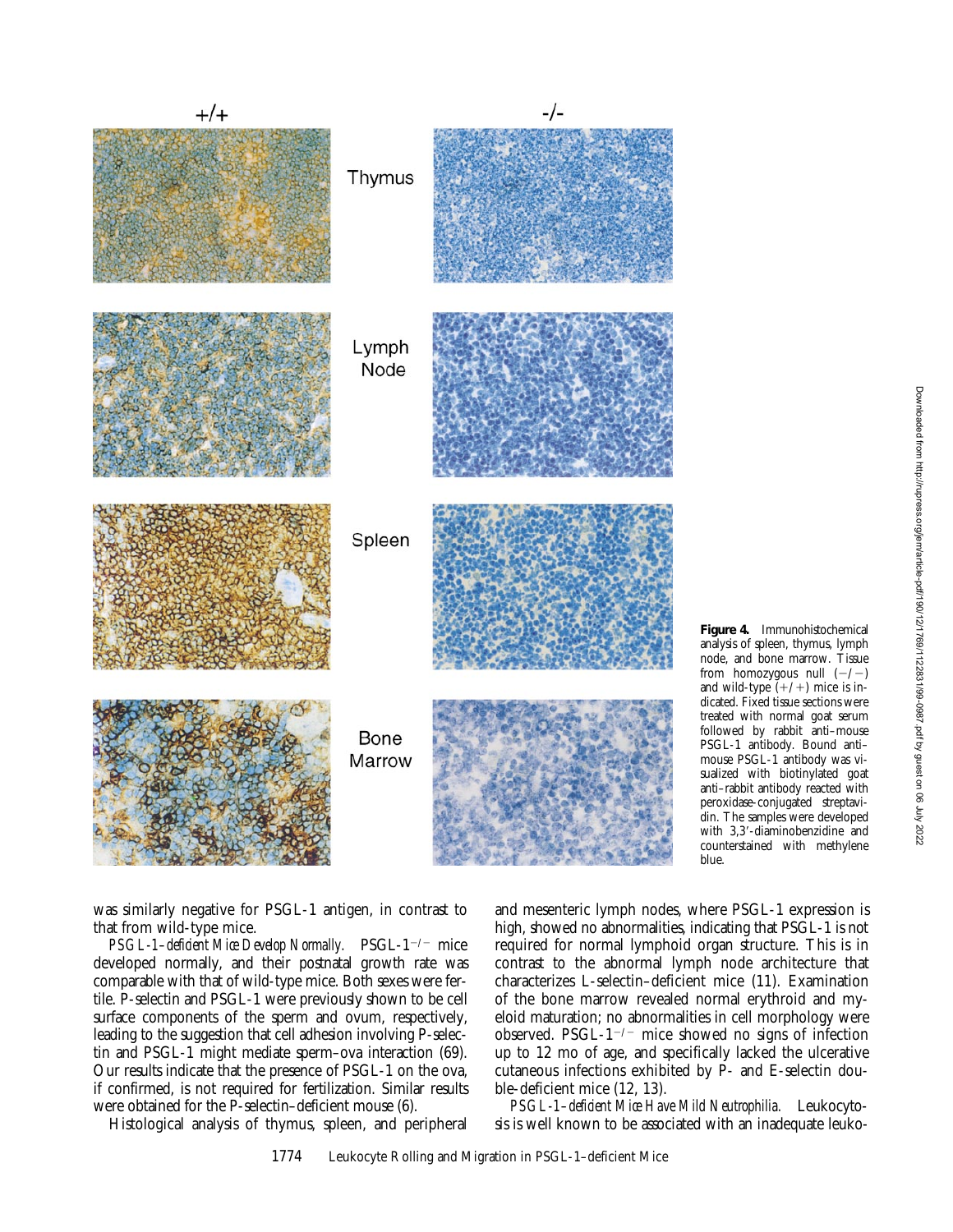**Table I.** *Peripheral Blood Counts*

| Blood cell types                  | Wild-type       | $PSGL-1$ <sup>-/-</sup> |
|-----------------------------------|-----------------|-------------------------|
| Total leukocytes (per µl)         | $7.060 \pm 597$ | $7.110 \pm 506$         |
| Neutrophils                       | $580 \pm 60$    | $1,673 \pm 121*$        |
| Lymphocytes                       | $6,282 \pm 586$ | $5,106 \pm 394$         |
| Monocytes                         | $139 \pm 35$    | $190 \pm 41$            |
| Eosinophils                       | $55 \pm 20$     | $193 \pm 68$            |
| Hemoglobin (g/dl)                 | $15.0 \pm 0.2$  | $15.4 \pm 0.2$          |
| Platelets $(\times 10^{3}/\mu l)$ | $1.038 \pm 36$  | $1.021 \pm 39$          |

Blood was collected from the retroorbital plexus of 10 male mice of each genotype. Data are presented as mean  $\pm$  SEM.  $*P$  < 0.001 vs. wild-type.

cyte adhesion and emigration phenotype. Modest elevation of neutrophil counts is observed in P-selectin–deficient mice (6) and in C2GlnNAc-deficient mice that exhibit partial deficiency of the selectin ligands (70), whereas a remarkable granulocytosis is observed in P- and E-selectin double-deficient mice (12) and fucosyltransferase (Fuc-T) VII–deficient mice that lack ligand activity for all three selectins (71). Therefore, we examined the peripheral blood counts of wild-type and PSGL- $1^{-/-}$  mice. The total leukocyte counts were not significantly different between wildtype and PSGL- $1^{-/-}$  mice, whereas the neutrophil counts in PSGL-1<sup> $-/-$ </sup> mice were 2.9-fold higher than those in the wild-type mice (Table I). The eosinophil counts tended to be higher in PSGL-1<sup>-/-</sup> mice (3.5-fold elevation,  $P =$ 0.07). The hemoglobin levels and platelet counts in PSGL- $1^{-/-}$  mice are essentially identical to those of the matched wild-type controls. The mild neutrophilia observed in PSGL-1<sup>-/-</sup> mice is very similar to the 2.4-fold elevation reported with P-selectin–deficient mice (6). The elevation of neutrophil counts in the PSGL- $1^{-/-}$  mice suggests a defect in neutrophil adhesion and migration.

*Early Neutrophil Migration during Experimental Peritonitis Is Impaired in PSGL-1–deficient Mice.* Neutrophil migration in the PSGL- $1^{-/-}$  mice was examined in a thioglycollateinduced peritonitis model. Chemical peritonitis was induced by intraperitoneal thioglycollate injection in both PSGL-1–deficient mice and matched wild-type controls. At 2 h after thioglycollate injection, the number of neutrophils migrating into the peritoneal cavity in PSGL- $1^{-/-}$ mice was 4.3-fold lower than wild-type mice (Fig. 5 A, inset). At the 4-h time point, the difference in neutrophil recruitment between wild-type and PSGL- $1^{-/-}$  mice was reduced to 1.9-fold (Fig. 5 A). At 8 h after thioglycollate injection, the absolute number of neutrophils in the peritoneal cavity of PSGL-1–deficient mice was only slightly lower (1.5-fold) than in the matched wild-type controls. These results demonstrate that the kinetics of neutrophil influx into the peritoneal cavity in PSGL- $1^{-/-}$  mice are characterized by an early defect after the initiation of the inflammatory stimuli. Neutrophil migration approaches normal levels 8 h after exposure to the inflammatory stimuli. To directly compare the results obtained with the PSGL-1–deficient mice to those with P-selectin–deficient mice, we reexamined neutrophil migration in the P-selectin–deficient mice. We observed a 15.7-fold decrease in neutrophil migration at 2 h (Fig. 5 B, inset), a 3.9-fold decrease at 4 h, and a 1.7-fold decrease at 8 h compared with wild-type matched controls (Fig. 5 B), thus confirming earlier results (6). Our observation in PSGL-1–deficient mice of an early



tion in thioglycollate-induced peritonitis. PSGL-1–deficient mice with matched controls and P-selectin–deficient mice with matched controls were studied in parallel. Absolute neutrophil counts in the peritoneal exudate were determined at the indicated times after induction of experimental peritonitis with thioglycollate. An expanded comparison at 2 h is presented in the inset. (A) PSGL-1<sup>-/-</sup> mice ( $\bullet$ ,<br>and [inset] black bars) and [inset] black bars) and matched wild-type control mice  $(O, and [inset] with the bars).$  (B) P-selectin<sup>-/-</sup> mice ( $\blacksquare$ , and [inset] black bars) and matched wild-type control mice  $(\square, \text{ and})$ [inset] white bars). Each data point represents the average of the results of 8–10 mice. Data are presented as mean  $\pm$  SEM. Differences were statistically significant (\**P* < 0.001;  $*^{p} =$ 0.002) compared with respective wild-type controls.

**Figure 5.** Neutrophil migra-

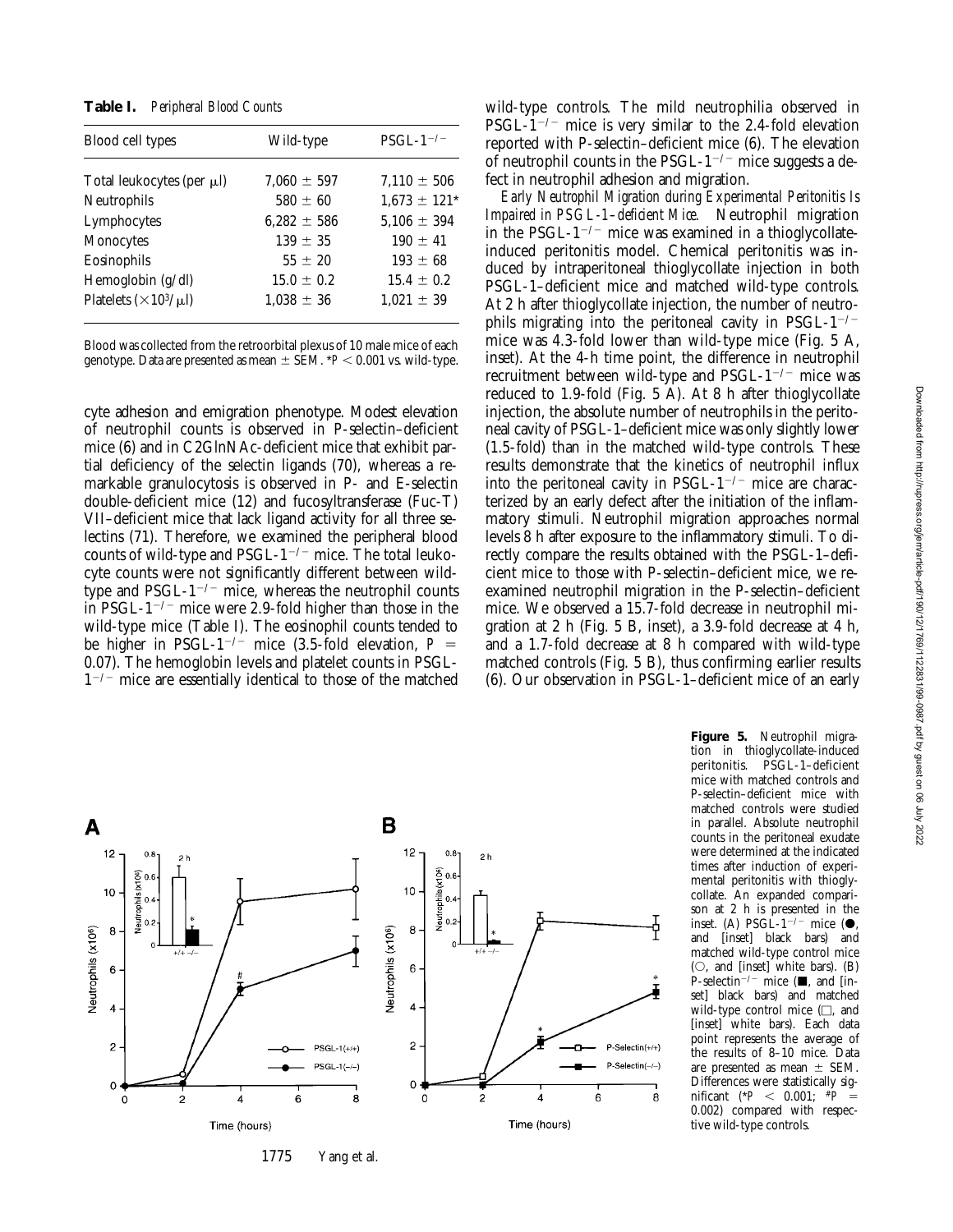defect followed by a significant recovery at later time points is very similar to that of P-selectin–deficient mice, but distinct from that observed in P- and E-selectin double-deficient mice in which neutrophil influx remains low at all time points (12). Although PSGL-1<sup>-/-</sup> mice and P-selectin<sup>-/-</sup> mice showed similar kinetics of neutrophil migration in the peritonitis model, PSGL- $1^{-/-}$  mice recruited more neutrophils at each time point than P-selectin–deficient mice when each strain was compared with its wild-type control. It is possible that the difference in the genetic background of the PSGL-1<sup>-/-</sup> mice (mixed  $129Sv/\overline{C}57BL/6J/SJL$ ) and the P-selectin<sup>-/-</sup> mice (100% C57BL/6J) may affect the neutrophil extravasation defect in these strains. Alternatively, these results are consistent with the presence of an additional P-selectin ligand.

*Leukocyte Rolling In Vivo.* Leukocyte rolling in the postcapillary venules of the cremaster muscle was examined by intravital microscopy in wild-type mice, PSGL-1–deficient mice, and P-selectin–deficient mice to determine the relative role of P-selectin and PSGL-1 in leukocyte trafficking in vivo. This model enables direct examination of granulocytes, which comprise  $>90\%$  of the adherent leukocytes, with the blood vessel wall (72). In the first series of experiments, leukocyte rolling was assessed at time points  $<$ 30 min after introduction of the inflammatory stimuli in a model of mild trauma-induced inflammation. A severe early defect in leukocyte rolling was observed in the PSGL-1–deficient animals (Fig. 6). The rolling flux fraction was 1.2% compared with 20.9% in matched wild-type controls (Fig. 6, and Table II, top) The microvessel and hemodynamic parameters in the observed vessels were closely matched across all of the genotype groups (Table II, top). In agreement with the results of other investigators (6), P-selectin–deficient animals had a pronounced defect in leukocyte rolling, with an average leukocyte rolling flux fraction of 0.4% compared with 18.4% in matched wild-type controls (Fig. 6, and Table II, top). These results emphasize that in mild trauma-induced inflammation, leukocyte rolling is markedly decreased but not absent in both PSGL-1–deficient mice and P-selectin–deficient mice within 30 min of introduction of inflammatory stimuli.

To determine the role of PSGL-1 in cytokine-induced inflammation that is thought to be both P-selectin and E-selectin mediated, we compared the rolling behavior of leukocytes in TNF- $\alpha$ –treated cremaster muscles of PSGL-1– deficient mice and matched wild-type controls. Mice were treated with  $TNF-\alpha$ , then rolling in the venules of the cremaster muscle was evaluated 2 h later. In contrast to traumainduced inflammation, PSGL-1–deficient mice had a significant number of rolling leukocytes. A leukocyte rolling flux fraction of 5.2% (Fig. 7, and Table II, bottom) was observed. The rolling flux fraction of the TNF- $\alpha$ –treated wild-type mice was 13.9% (Fig. 7, and Table II, bottom). TNF- $\alpha$  treatment led to reduced blood flow in the microcirculation of the cremaster muscle and resulted in lower wall shear rate values for TNF- $\alpha$ –treated animals than was observed under conditions of trauma alone (Table II, bottom). Within the TNF- $\alpha$ -treated group, the microvessel and hemodynamic parameters were similar in both the wildtype control and PSGL-1 null animals (Table II, bottom). Comparable results were obtained with the P-selectin– deficient mice (Fig. 7 D).

To prove that the residual leukocyte rolling in the TNF- $\alpha$ – treated PSGL-1–deficient mice is mediated by E-selectin,



**Figure 6.** Leukocyte rolling after mild trauma. Intravital microscopy of cremaster muscle venules within 30 min of the initiation of surgery revealed the presence of a large number of rolling leukocytes (arrows) associated with the vascular wall in wild-type mice (A) and no leukocytes associated with the vascular wall in PSGL-1-deficient mice (B). Videos available at http://www.jem.org/cgi/content/full/190/12/1769/F6/ DC1 correspond to A and B. The leukocyte rolling flux fraction, measured as the number of rolling leukocytes compared with the total leukocytes in flowing blood per unit time, is compared for PSGL- $1^{+/+}$ , PSGL- $1^{-/-}$ , P-selectin (P-sel)<sup>+/+</sup>, and P-selectin<sup>-/-</sup> mice in this assay system (C). Both PSGL-1<sup> $-/-$ </sup> and P-selectin<sup> $-/-$ </sup> mice have low but measurable leukocyte rolling flux fractions.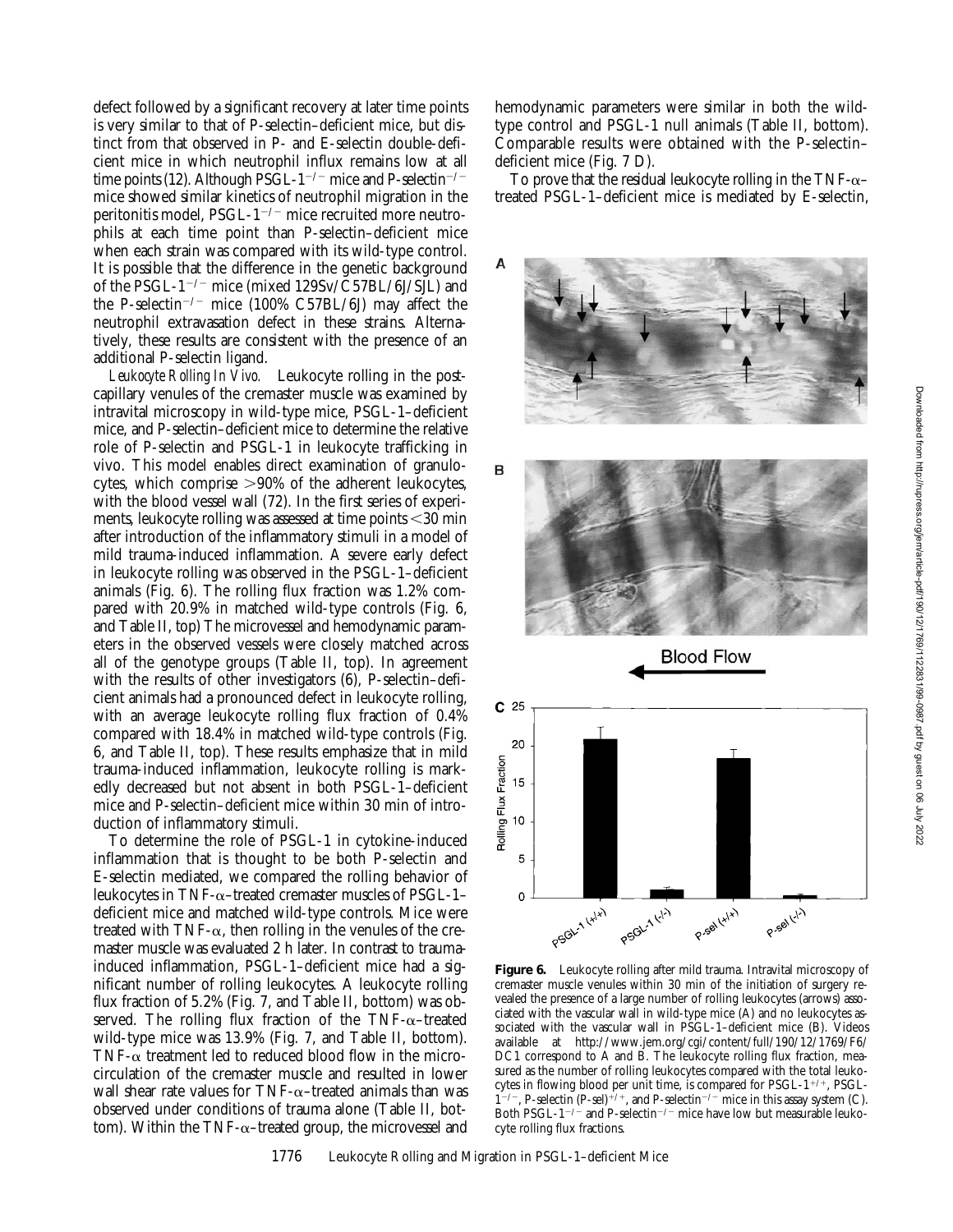| Genotype                               | Mice          | Vessels | Vessel diameter | Wall shear rate | Rolling flux fraction |
|----------------------------------------|---------------|---------|-----------------|-----------------|-----------------------|
|                                        |               |         | $\mu$ m         | $S^{-1}$        | %                     |
| Trauma-induced inflammation            |               |         |                 |                 |                       |
| $PSGL-1$ <sup>+/+</sup>                | 4             | 23      | $40.1 \pm 1.9$  | $1,460 \pm 158$ | $20.9 \pm 1.6$        |
| $PSGL-1$ <sup>-/-</sup>                | $\mathcal{I}$ | 36      | $33.2 \pm 1.2$  | $1.311 \pm 148$ | $1.2 \pm 0.3$         |
| $P-selectron^{+/+}$                    | 5             | 31      | $37.3 \pm 1.6$  | $1,259 \pm 143$ | $18.4 \pm 1.2$        |
| $P$ -selectin <sup>-/-</sup>           | 4             | 24      | $33.1 \pm 1.7$  | $1.034 \pm 110$ | $0.4 \pm 0.2$         |
| $TNF$ - $\alpha$ -induced inflammation |               |         |                 |                 |                       |
| $PSGL-1$ <sup>+/+</sup>                | 5             | 25      | $37.5 \pm 2.4$  | $905 \pm 101$   | $13.9 \pm 1.3$        |
| $PSGL-1$ <sup>-/-</sup>                | 4             | 27      | $33.7 \pm 1.1$  | $857 \pm 95$    | $5.2 \pm 0.7$         |
| $PSGL-1^{-/-} + 9A9$                   | 4             | 24      | $36.0 \pm 1.7$  | $767 \pm 97$    | $0.6 \pm 0.1$         |
| $P$ -selectin <sup>+/+</sup>           | 4             | 36      | $34.7 \pm 1.6$  | $805 \pm 91$    | $12.7 \pm 1.6$        |
| P-selectin <sup><math>-/-</math></sup> | 4             | 28      | $34.1 \pm 1.5$  | $767 \pm 76$    | $5.1 \pm 0.7$         |

**Table II.** *Microvessel Parameters*

the blocking anti–E-selectin antibody 9A9 was infused into the PSGL-1–deficient mouse  $(8, 73)$ . In TNF- $\alpha$ –treated PSGL-1<sup>-/-</sup> mice, the leukocyte rolling flux decreased to 0.6% in the presence of 9A9 (Fig. 7, and Table II, bottom). Leukocytes visible in the still photograph of the cremaster venules from a PSGL-1–deficient mouse treated with both TNF- $\alpha$  and antibody 9A9 (Fig. 7 C) are stationary on the vessel wall and likely adhered via integrins before the infusion of 9A9. In contrast, antibody 9A9 infused into  $TNF-\alpha$ – treated wild-type mice had a leukocyte rolling flux of 24.9% (Fig. 7 D). This is likely due to the increased average leukocyte rolling velocity when slow E-selectin–mediated rolling is substituted by faster P-selectin–mediated rolling. In sum, these results indicate that PSGL-1 is not required for E-selectin–mediated leukocyte rolling. The basis for residual rolling after blocking of E-selectin–mediated leukocyte–vessel wall interaction is uncertain, but is consistent with interaction of P-selectin with a ligand on leukocytes other than PSGL-1.

## **Discussion**

The counterreceptors on cell surfaces that bind specifically to the selectin family of adhesion molecules have been difficult to identify, although many candidate selectin ligands have been put forth. As lectins, the selectins bind predominantly oligosaccharide sequences of sialylated fucosylated lactosamine. These sequences are recognized by the selectins in vitro, albeit with low affinity (for a review, see Varki [74]). Many carbohydrates, glycoproteins, or glycolipids bearing these oligosaccharide sequences will bind to the selectins in vitro when the receptor or ligand is presented at high density or under static conditions. The issue in understanding the biology of selectin ligands has been to prove specific interaction of candidate ligands with selectins under physiological conditions (47, 75).

Although in vitro studies performed with isolated selectins and potential ligands or by cell adhesions assays have been invaluable in defining candidates in the inflammatory pathway, the determination of physiological import of each of these adhesion molecules requires study in animal models. The three selectins contribute to leukocyte rolling on the endothelial cell lining of venules in a cooperative and sequential manner in the early stages of the inflammatory process. Genetic disruption of the P-selectin gene in mice demonstrated that P-selectin is required for neutrophil rolling in postcapillary venules and for neutrophil influx into inflamed peritoneum at early time points (6, 7). These studies defined a critical role for P-selectin in early inflammatory events and led to the understanding that P-selectin initiates leukocyte rolling at sites of inflammation and tissue injury. Disruption of the L-selectin gene in mice established that this molecule is also essential for normal leukocyte rolling and emigration into the inflamed peritoneum (7, 11). L-selectin mediates leukocyte rolling in inflamed venules sequentially after P-selectin at time points between 40 and 120 min (7). In addition to defects in neutrophil rolling and migration, the L-selectin–deficient mice had significant defects in lymphocyte homing to peripheral lymphoid tissue (11, 76). Mice lacking E-selectin initially demonstrated no defects in the inflammatory response (77). However, detailed analysis later showed that slow, stable granulocyte rolling was absent in E-selectin null mice (10) and that E-selectin was required for firm leukocyte attachment (78). Further studies using blocking E-selectin antibodies demonstrated that E-selectin adhesive functions overlap with P-selectin in the later phases ( $>2$  h) of inflammation (79). The cooperative and overlapping function of the selectins is demonstrated in mice that are doubly deficient in both P-selectin and E-selectin. Unlike mice deficient in a single selectin, mice deficient for both P-selectin and E-selectin are characterized by spontaneous skin infections, leukocytosis, and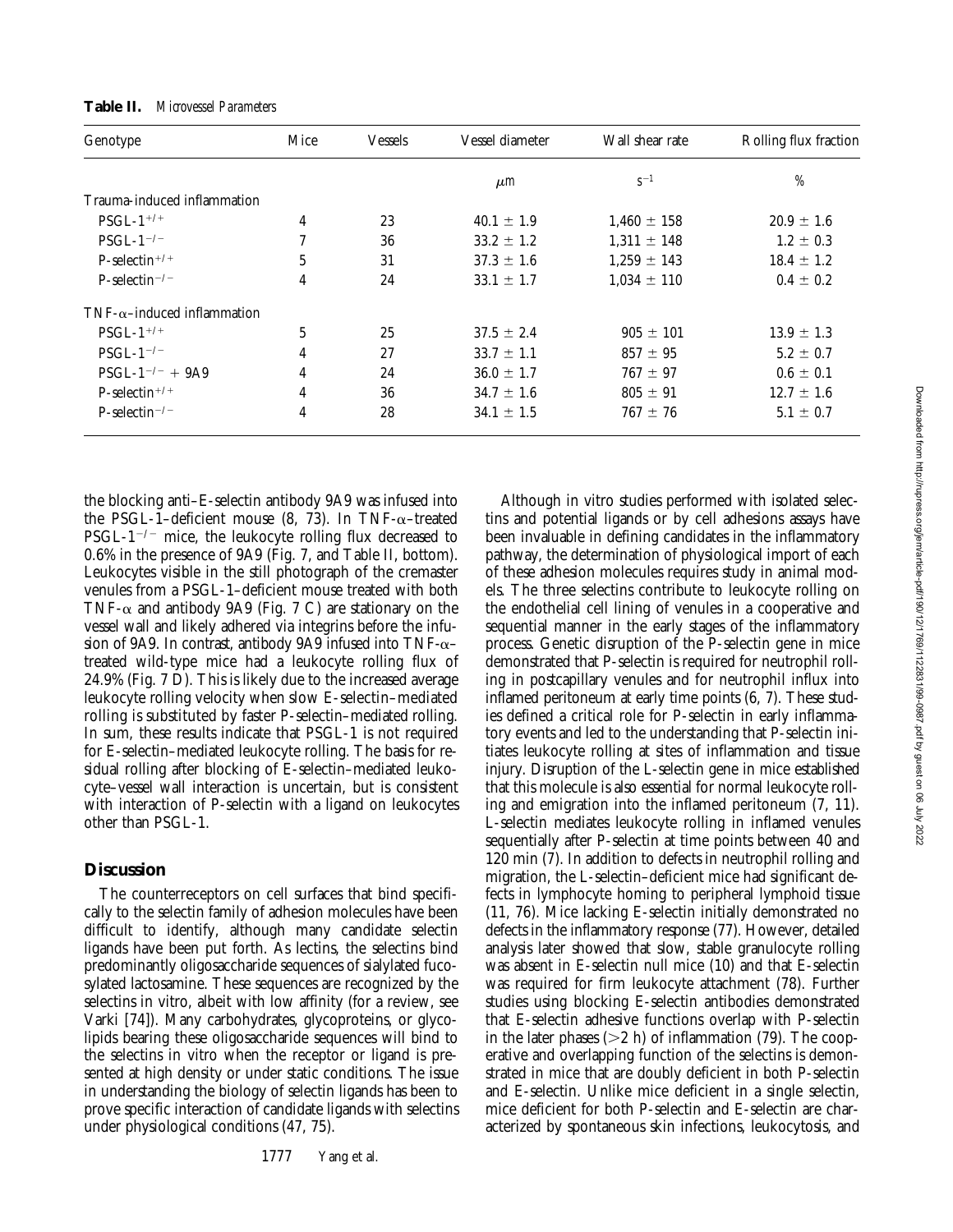



**Figure 7.** Leukocyte rolling after  $TNF-\alpha$  stimulation. Intravital microscopy of cremaster muscle venules  $2$  h after injection of TNF- $\alpha$  into the scrotal sac revealed the presence of rolling leukocytes (arrows) associated with the vascular wall in wild-type mice (A) and in PSGL-1–deficient mice (B). Infusion of the blocking E-selectin antibody 9A9 into PSGL-1–deficient mice greatly reduced the number of rolling leukocytes; leukocytes visible in C are stationary. Videos available at http://www.jem.org/cgi/content/full/190/12/1769/F7/DC1 correspond to A and B, and to two time points in C, showing leukocyte rolling before infusion of anti–E-selectin antibody, and leukocyte rolling during and after infusion of anti–E-selectin antibody, respectively. The leukocyte rolling flux fraction, measured as the number of rolling leukocytes compared with the total leukocytes in flowing blood per unit time, is compared for  $\mathrm{PSGL-1}^{+/+}$ mice, PSGL-1<sup>-/-</sup> mice, PSGL-1<sup>-/-</sup> mice treated with anti-E-selectin antibody 9A9, PSGL- $1^{+/+}$  mice treated with anti-E-selectin antibody 9A9, P-selectin  $(P-sel)^{+/+}$  mice, and P-selectin<sup>-/-</sup> mice in this assay system (D).

drastic reduction in leukocyte rolling and neutrophil migration into the inflamed peritoneum at both early and late time points (12, 13).

Thus, animal studies have demonstrated that P-selectin is required to initiate early contact of leukocytes with the vessel wall, and that after this initial step there is significant cooperativity of function of all three selectins. Using a PSGL-1–deficient mouse, we have explored the role of this glycoprotein in selectin-mediated leukocyte adhesion with the specific goal of determining whether PSGL-1 is the sole ligand for P-selectin and whether PSGL-1 interaction with E-selectin is important for the propagation of the normal inflammatory response.

We have now demonstrated that early neutrophil migration after chemically induced peritonitis is impaired in PSGL-1– deficient mice. Previous reports demonstrated that neutrophil migration into inflamed peritoneum is impaired in mice that lack P-selectin or L-selectin but not E-selectin (6, 11, 77). P-selectin–deficient mice and L-selectin–deficient mice demonstrate depressed neutrophil migration at the early time points (2–4 h) after chemical insult. In contrast, mice

that lack Fuc-T VII or are deficient in both P-selectin and E-selectin show a marked reduction in neutrophil migration at time points up to 8 h (12, 71). Thus, in this assay deficiency of multiple selectin functions results in a more severe phenotype. In our chemical peritonitis studies, the PSGL-1–deficient animals demonstrated a defect in neutrophil migration that was marked at 2 h (77% reduction) but was only minimally abnormal at the later time points. This phenotype more closely resembled that of P-selectin–deficient mice than the severe migration defect seen in mice deficient in both P-selectin and E-selectin (12, 13). When compared with the P-selectin–deficient mice, the PSGL-1– deficient mice had significantly more neutrophils migrating into the inflamed peritoneum at parallel time points. These findings suggest the presence of additional P-selectin ligands other than PSGL-1, although PSGL-1 nonetheless appears to be an important and dominant P-selectin ligand.

Our leukocyte rolling experiments have shown that early trauma-induced leukocyte–endothelial cell interaction is greatly reduced, whereas cytokine-induced leukocyte rolling is only modestly impacted in the PSGL-1–defi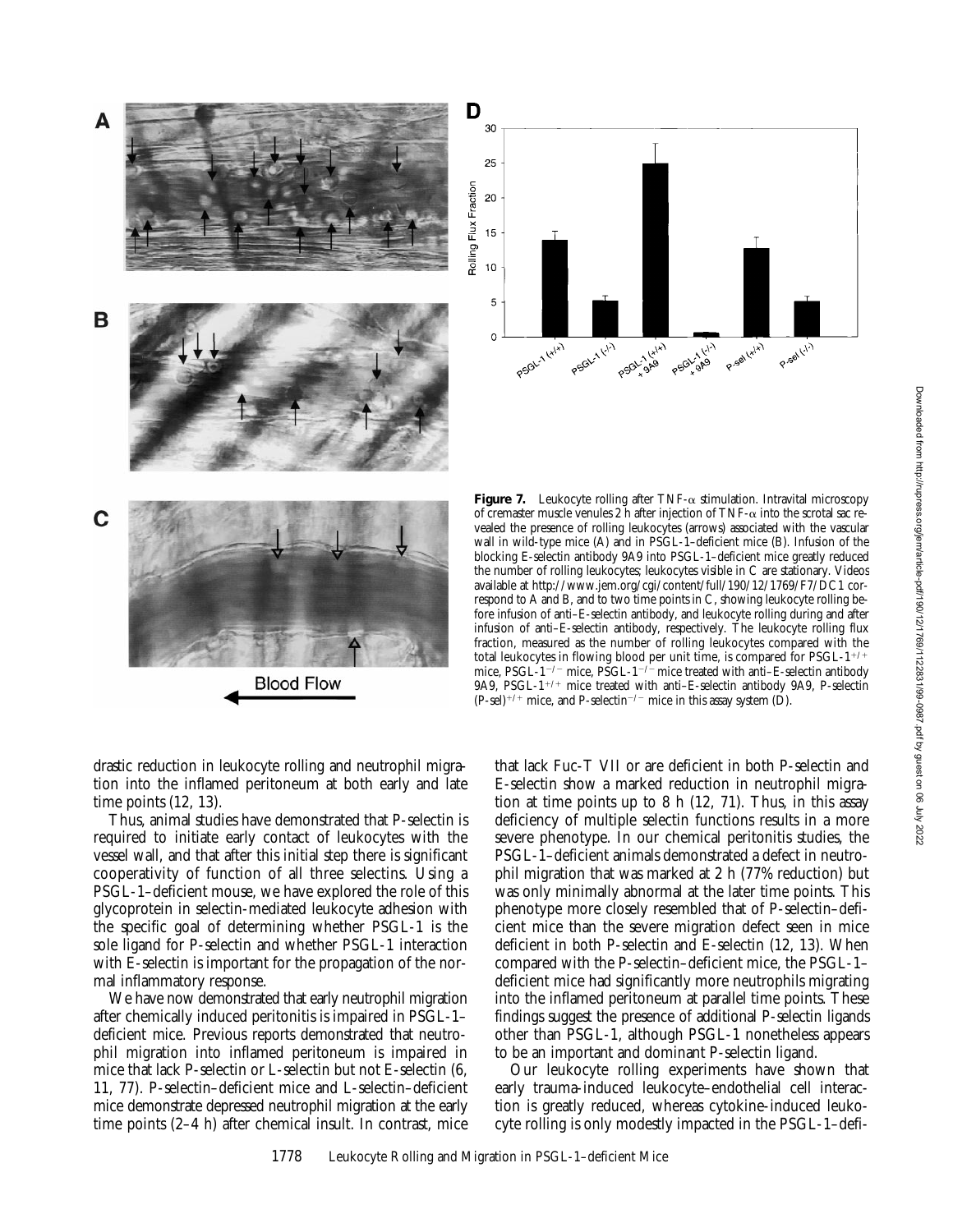cient mice. Trauma-induced neutrophil rolling in the postcapillary venules of P-selectin–deficient and L-selectin– deficient mice is reduced initially but approaches normal levels as inflammation progresses (6, 7, 11). In contrast, neutrophil rolling is virtually absent in trauma- and  $TNF-\alpha$ – induced inflammation in mice deficient in both P-selectin and E-selectin (12, 13). In our current work, we have established that PSGL-1 is required for the early, P-selectin– mediated phases of leukocyte rolling at times  $<$ 30 min after the inflammatory stimulus. Similar to the P-selectin–deficient mice, neutrophil rolling in PSGL-1–deficient mice is reduced by  $\sim$ 95% compared with wild-type mice. Based on this observation, PSGL-1 appears to be the dominant P-selectin ligand early in trauma-induced inflammatory events.

TNF- $\alpha$  is a cytokine that induces E-selectin biosynthesis in endothelial cells and promotes leukocyte rolling in part mediated by E-selectin. Mice deficient in both P-selectin and E-selectin have profound leukocyte rolling defects in TNF- $\alpha$ –treated venules (12, 13). In our studies, the PSGL-1– deficient mice demonstrated a significant amount of leukocyte rolling (5.2% flux) after 2 h of pretreatment with TNF- $\alpha$ . The leukocyte rolling flux for the TNF- $\alpha$ –treated PSGL-1–deficient mice (5.2%) was identical to that of TNF- $\alpha$ –treated P-selectin–deficient mice (5.1%) and is significantly higher than the leukocyte rolling flux reported in TNF- $\alpha$ –primed mice deficient in both P-selectin and E-selectin (12, 13). This finding suggests that PSGL-1 functions mainly as a P-selectin ligand in this system; the preserved function of E-selectin and L-selectin with their complementary counterreceptors supports a  $TNF-\alpha$ –induced rolling flux in the absence of P-selectin or PSGL-1. Furthermore, the presence of a measurable leukocyte rolling flux in the PSGL-1–deficient mouse raises questions of the importance of leukocyte–leukocyte rolling interactions mediated by L-selectin and PSGL-1.

Leukocytosis, the hallmark of a major defect in host defense, is often associated with recurrent infection or chronic ulceration as a manifestation of blockade of leukocyte ac-

tivity. Mice deficient in both P-selectin and E-selectin (12, 13) and mice deficient in the fucosyltransferase required for synthesis of the selectin ligands (71) exhibit leukocytosis. However, our PSGL-1–deficient mice exhibited only a mild elevation of neutrophils. Since genetic deficiency of P-selectin, E-selectin, L-selectin, or, from these studies, PSGL-1, is not associated with significant leukocytosis, it would appear that the presence of 5% of normal leukocyte rolling and delayed neutrophil migration comprises an adequate host defense. Thus, no single deficiency of a selectin or selectin ligand causes a phenotype of leukocytosis, chronic infection, and early demise. This observation speaks to the importance of redundancy in these host defense systems. It is also consistent with our observation that PSGL-1 is the dominant ligand for P-selectin, but not required for the function of E-selectin within the context of leukocyte rolling.

These experiments using PSGL-1–deficient mice have established that PSGL-1 is a critical P-selectin ligand early in inflammation. Comparison of the phenotype of the PSGL-1–deficient mouse and the mouse deficient in both P-selectin and E-selectin (12, 13) provides evidence that PSGL-1 is not a required neutrophil ligand for E-selectin– mediated neutrophil rolling. In contrast to the mice deficient in both P-selectin and E-selectin, the PSGL-1–deficient mice have no leukocytosis, no susceptibility to spontaneous infection, and have detectable leukocyte rolling and adequate neutrophil migration into the inflamed peritoneum after inflammatory stimuli. If PSGL-1 were the sole ligand for both P-selectin and E-selectin, the PSGL-1–deficient mice and the mice deficient in both P-selectin and E-selectin would have the same phenotype. These data provide strong evidence for the existence of additional physiological ligands for E-selectin, perhaps ESL-1 (31), and do not support a requirement for PSGL-1 in E-selectin–mediated neutrophil rolling. The relative importance of PSGL-1– E-selectin interaction during T cell homing (40, 80) is unresolved, but further studies using PSGL-1–deficient mice will address this important question.

We are grateful to Dr. Harold Dvorak for his interpretation of the mouse tissue histology, Dr. Lia Palomba for preparing the antibodies to mouse PSGL-1, Dr. Andrea Bottaro for technical advice in generating the knockout construct, Dr. Barry Wolitzky for supplying antibodies to E-selectin, Dr. Pamela Stanley for the ES cells, and Dr. Klaus Ley for teaching us his in vivo leukocyte rolling assay.

This work was supported by grant HL51926 from the National Institutes of Health.

Address correspondence to Bruce Furie, Beth Israel Deaconess Cancer Center, Kirstein 153, Beth Israel Deaconess Medical Center, 330 Brookline Ave., Boston, MA 02215. Phone: 617-667-0620; Fax: 617-975- 8030; E-mail: bfurie@caregroup.harvard.edu

J. Yang's present address is Department of Medicine, University of Pennsylvania School of Medicine, Philadelphia, PA 19104.

*Submitted: 10 June 1999 Revised: 24 August 1999 Accepted: 21 September 1999*

#### **References**

1. Springer, T.A. 1994. Traffic signals for lymphocyte recirculation and leukocyte emigration: the multistep paradigm. *Cell.* 76:301–314.

2. Tedder, T.F., D.A. Steeber, A. Chen, and P. Engel. 1995.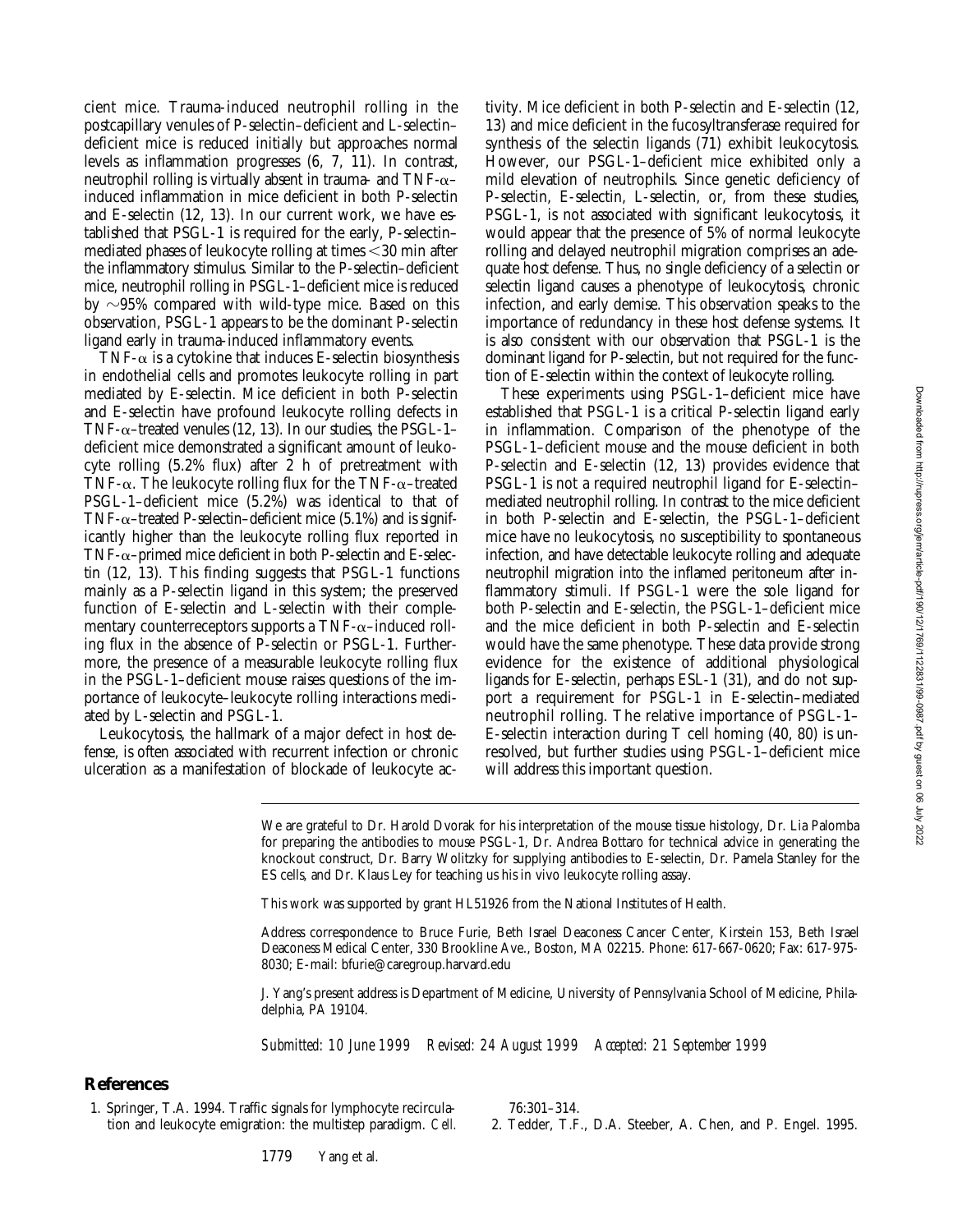The selectins: vascular adhesion molecules. *FASEB J.* 9: 866– 873.

- 3. McEver, R.P., K.L. Moore, and R.D. Cummings. 1995. Leukocyte trafficking mediated by selectin-carbohydrate interactions. *J. Biol. Chem.* 270:11025–11028.
- 4. Stenberg, P.E., R.P. McEver, M.A. Shuman, Y.V. Jacques, and D.F. Bainton. 1985. A platelet alpha-granule membrane protein GMP140 is expressed on the plasma membrane after activation. *J. Cell Biol.* 101:880–886.
- 5. Berman, C.L., E. Yeo, J.D. Wencel-Drake, B.C. Furie, M.H. Ginsberg, and B. Furie. 1986. A platelet alpha granule membrane protein that is incorporated into the plasma membrane during activation. Characterization and subcellular localization of PADGEM protein. *J. Clin. Invest.* 78:130–137.
- 6. Mayadas, T.N., R.C. Johnson, H. Rayburn, R.O. Hynes, and D.D. Wagner. 1993. Leukocyte rolling and extravasation are severely compromised in P-selectin-deficient mice. *Cell.* 74:541–554.
- 7. Ley, K., D.C. Bullard, M.L. Arbones, R. Bosse, D. Vestweber, T.F. Tedder, and A.L. Beaudet. 1995. Sequential contribution of L- and P-selectin to leukocyte rolling in vivo. *J. Exp. Med.* 181:669–675.
- 8. Kunkel, E.J., U. Jung, D.C. Bullard, K.E. Norman, B.A. Wolitzky, D. Vestweber, A.L. Beaudet, and K. Ley. 1996. Absence of trauma-induced leukocyte rolling in mice deficient in both P-selectin and intercellular adhesion molecule 1. *J. Exp. Med.* 183:57–65.
- 9. Bevilacqua, M.P., S. Stengalin, M.A. Gimbrone, Jr., and B. Seed. 1989. Endothelial leukocyte adhesion molecule 1: an inducible receptor for neutrophils related to complement regulatory proteins and lectins. *Science.* 243:1160–1165.
- 10. Kunkel, E.J., and K. Ley. 1996. Distinct phenotype of E-selectin-deficient mice. E-selectin is required for slow leukocyte rolling in vivo. *Circ. Res.* 79:1196–1204.
- 11. Arbones, M.L., D.C. Ord, K. Ley, H. Ratech, C.C. Maynard, G. Otten, D.J. Capon, and T.F. Tedder. 1994. Lymphocyte homing and leukocyte rolling and migration are impaired in L-selectin-deficient mice. *Immunity.* 1:247–260.
- 12. Frenette, P.S., T.N. Mayadas, H. Rayburn, R.O. Hynes, and D.D. Wagner. 1996. Susceptibility to infection and altered hematopoiesis in mice deficient in both P- and E-selectins. *Cell.* 84:563–574.
- 13. Bullard, D.C., E.J. Kunkel, H. Kubo, M.J. Hicks, I. Lorenzo, N.A. Doyle, C.M. Doerschuk, K. Ley, and A.L. Beaudet. 1996. Infectious susceptibility and severe deficiency of leukocyte rolling and recruitment in E-selectin and P-selectin double mutant mice. *J. Exp. Med.* 183:2329–2336.
- 14. Larsen, E., T. Palabrica, S. Sajer, G.E. Gilbert, D.D. Wagner, B.C. Furie, and B. Furie. 1990. PADGEM-dependent adhesion of platelets to monocytes and neutrophils is mediated by a lineage-specific carbohydrate, LNF III (CD15). *Cell.* 63: 467–474.
- 15. Polley, M.J., M.L. Phillips, E. Wayner, E. Nudelman, A.K. Singhal, S. Hakomori, and J.C. Paulson. 1991. CD62 and endothelial cell-leukocyte adhesion molecule 1 ELAM-1 recognize the same carbohydrate ligand, sialyl-Lewis x. *Proc. Natl. Acad. Sci. USA.* 88:6224–6228.
- 16. Foxall, C., S.R. Watson, D. Dowbenko, C. Fennie, L.A. Lasky, M. Kiso, A. Hasegawa, D. Asa, and B.K. Brandley. 1992. The three members of the selectin receptor family recognize a common carbohydrate epitope, the sialyl  $L$ ewis $(x)$ oligosaccharide. *J. Cell Biol.* 117:895–902.
- 17. Picker, L.J., R.A. Warnock, A.R. Burns, C.M. Doerschuk,

E.L. Berg, and E.C. Butcher. 1991. The neutrophil selectin LECAM-1 presents carbohydrate ligands to the vascular selectins ELAM-1 and GMP-140. *Cell.* 66:921–933.

- 18. Lasky, L.A., M.S. Singer, D. Dowbenko, Y. Imai, W.J. Henzel, C. Grimley, C. Fennie, N. Gillett, S.R. Watson, and S.D. Rosen. 1992. An endothelial ligand for L-selectin is a novel mucin-like molecule. *Cell.* 69:927–938.
- 19. Baumheuter, S., M.S. Singer, W. Henzel, S. Hemmerich, M. Renz, S.D. Rosen, and L.A. Lasky. 1993. Binding of L-selectin to the vascular sialomucin CD34. *Science.* 262:436–438.
- 20. Baumheuter, S., N. Dybdal, C. Kyle, and L.A. Lasky. 1994. Global vascular expression of murine CD34, a sialomucinlike endothelial ligand for L-selectin. *Blood.* 84:2554–2565.
- 21. Hemmerich, S., E.C. Butcher, and S.D. Rosen. 1994. Sulfation-dependent recognition of high endothelial venule (HEV)-ligands by L-selectin and MECA 79, and adhesionblocking monoclonal antibody. *J. Exp. Med.* 180:2219–2226.
- 22. Berg, E.L., L.M. McEvoy, C. Berlin, R.F. Bargatze, and E.C. Butcher. 1993. L-selectin-mediated lymphocyte rolling on MAdCAM-1. *Nature.* 366:695–698.
- 23. Guyer, D.A., K.L. Moore, E.B. Lynam, C.M. Schammel, S. Rogelj, R.P. McEver, and L.A. Sklar. 1996. P-selectin glycoprotein ligand-1 (PSGL-1) is a ligand for L-selectin in neutrophil aggregation. *Blood.* 88:2415–2421.
- 24. Spertini, O., A.S. Cordey, N. Monai, L. Giuffre, and M. Schapira. 1996. P-selectin glycoprotein ligand 1 is a ligand for L-selectin on neutrophils, monocytes, and  $CD34<sup>+</sup>$  hematopoietic progenitor cells. *J. Cell Biol.* 135:523–531.
- 25. Tu, L., A. Chen, M.D. Delahunty, K.L. Moore, S.R. Watson, R.P. McEver, and T.F. Tedder. 1996. L-selectin binds to P-selectin glycoprotein ligand-1 on leukocytes: interactions between the lectin, epidermal growth factor, and consensus repeat domains of the selectins determine ligand binding specificity. *J. Immunol*. 157:3995–4004.
- 26. Alon, R., R.C. Fuhlbrigge, E.B. Finger, and T.A. Springer. 1996. Interactions through L-selectin between leukocytes and adherent leukocytes nucleate rolling adhesions on selectins and VCAM-1 in shear flow. *J. Cell Biol.* 135:849–865.
- 27. Bargatze, R.F., S. Kurk, E.C. Butcher, and M.A. Jutila. 1994. Neutrophils roll on adherent neutrophils bound to cytokineinduced endothelial cells via L-selectin on the rolling cells. *J. Exp. Med.* 180:1785–1792.
- 28. Jutila, M.A., and S. Kurk. 1996. Analysis of bovine gamma delta T cell interactions with E-, P-, and L-selectin. Characterization of lymphocyte on lymphocyte rolling and the effects of *O*-glycoprotease. *J. Immunol.* 156:289–296.
- 29. Walcheck, B., K.L. Moore, R.P. McEver, and T.K. Kishimoto. 1996. Neutrophil–neutrophil interactions under hydrodynamic shear stress involve L-selectin and PSGL-1. A mechanism that amplifies initial leukocyte accumulation of P-selectin in vitro. *J. Clin. Invest*. 98:1081–1087.
- 30. Patel, K.D., and R.P. McEver. 1997. Comparison of tethering and rolling of eosinophils and neutrophils through selectins and P-selectin glycoprotein ligand-1. *J. Immunol.* 159: 4555–4565.
- 31. Levinovitz, A., J. Muhlhoff, S. Isenmann, and D. Vestweber. 1993. Identification of a glycoprotein ligand for E-selectin on mouse myeloid cells. *J. Cell Biol.* 121:449–459.
- 32. Jones, W.M., G.M. Watts, M.K. Robinson, D. Vestweber, and M.A. Jutila. 1997. Comparison of E-selectin-binding glycoprotein ligands on human lymphocytes, neutrophils, and bovine gamma delta T cells. *J. Immunol.* 159:3574–3583.
- 33. Zollner, O., M.C. Lenter, J.E. Blanks, E. Borges, M. Steeg-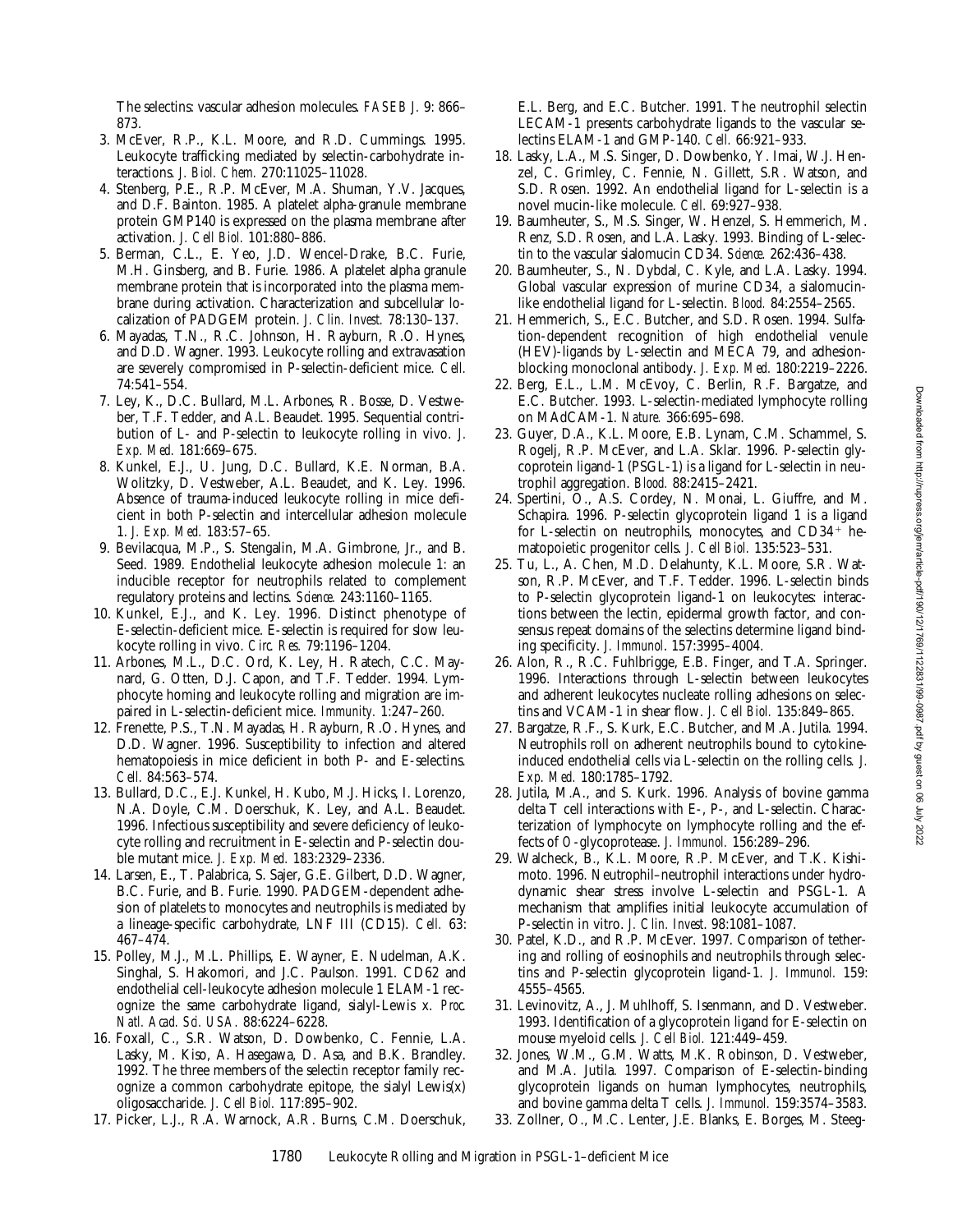maier, H.G. Zerwes, and D. Vestweber. 1997. L-selectin from human, but not from mouse neutrophils binds directly to E-selectin. *J. Cell Biol.* 136:707–716.

- 34. Sako, D., X.J. Chang, K.M. Barone, G. Vachino, H.M. White, G. Shaw, G.M. Veldman, K.M. Bean, T.J. Ahern, B. Furie, et al. 1993. Expression cloning of a functional glycoprotein ligand for P-selectin. *Cell.* 75:1179–1186.
- 35. Asa, D., L. Raycroft, L. Ma, P.A. Aeed, P.S. Kaytes, A.P. Elhammer, and J.G. Geng. 1995. The P-selectin glycoprotein ligand functions as a common human leukocyte ligand for Pand E-selectins. *J. Biol. Chem.* 270:11662–11670.
- 36. Goetz, D.J., D.M. Greif, H. Ding, R.T. Camphausen, S. Howes, K.M. Comess, K.R. Snapp, G.S. Kansas, and F.W. Luscinskas. 1997. Isolated P-selectin glycoprotein ligand-1 dynamic adhesion to P- and E-selectin. *J. Cell Biol.* 137: 509–519.
- 37. Li, F., P.P. Wilkins, S. Crawley, J. Weinstein, R.D. Cummings, and R.P. McEver. 1996. Post-translational modifications of recombinant P-selectin glycoprotein ligand-1 required for binding to P- and E-selectin. *J. Biol. Chem.* 271:3255–3264.
- 38. Moore, K.L., S.F. Eaton, D.E. Lyons, H.S. Lichenstein, R.D. Cummings, and R.P. McEver. 1994. The P-selectin glycoprotein ligand from human neutrophils displays sialylated, fucosylated, O-linked poly-*N*-acetyllactosamine. *J. Biol. Chem.* 269:23318–23327.
- 39. Patel, K.D., K.L. Moore, M.U. Nollert, and R.P. McEver. 1995. Neutrophils use both shared and distinct mechanisms to adhere to selectins under static and flow conditions. *J. Clin. Invest.* 96:1887–1896.
- 40. Borges, E., G. Pendl, R. Eytner, M. Steegmaier, O. Zollner, and D. Vestweber. 1997. The binding of T cell-expressed P-selectin glycoprotein ligand-1 to E- and P-selectin is differentially regulated. *J. Biol. Chem.* 272:28786–28792.
- 41. Sammar, M., S. Aigner, M. Hubbe, V. Schirrmacher, M. Schachner, D. Vestweber, and P. Altevogt. 1994. Heat-stable antigen CD24 as ligand for mouse P-selectin. *Int. Immunol.* 6:1027–1036.
- 42. Aigner, S., C.L. Ramos, A. Hafezi-Moghadam, M.B. Lawrence, J. Friederichs, P. Altevogt, and K. Ley. 1998. CD24 mediates rolling of breast carcinoma cells on P-selectin. *FASEB J.* 12:1241–1251.
- 43. Aigner, S., Z.M. Sthoeger, M. Fogel, E. Weber, J. Zarn, M. Ruppert, Y. Zeller, D. Vestweber, R. Stahel, M. Sammar, and P. Altevogt. 1997. CD24, a mucin-type glycoprotein, is a ligand for P-selectin on human tumor cells. *Blood.* 89: 3385–3395.
- 44. Aruffo, A., W. Kolanus, G. Walz, P. Fredman, and B. Seed. 1991. CD62/P-selection recognition of myeloid and tumor cell sulfatides. *Cell.* 67:35–44.
- 45. Diacovo, T.G., K.D. Puri, R.A. Warnock, T.A. Springer, and U.H. von Andrian. 1996. Platelet-mediated lymphocyte delivery to high endothelial venules. *Science.* 273:252–255.
- 46. Moore, K.L., K.D. Patel, R.E. Bruehl, F. Li, D.A. Johnson, H.S. Lichenstein, R.D. Cummings, D.F. Bainton, and R.P. McEver. 1995. P-selectin glycoprotein ligand-1 mediates rolling of human neutrophils on P-selectin. *J. Cell Biol.* 128: 661–671.
- 47. Varki, A. 1997. Selectin ligands: will the real ones please stand up? *J. Clin. Invest.* 99:158–162.
- 48. Norman, K.E., K.L. Moore, R.P. McEver, and K. Ley. 1995. Leukocyte rolling in vivo is mediated by P-selectin glycoprotein ligand-1. *Blood.* 86:4417–4421.
- 49. Borges, E., R. Eytner, T. Moll, M. Steegmaier, M.A. Camp-

bell, K. Ley, H. Mossmann, and D. Vestweber. 1997. The P-selectin glycoprotein ligand-1 is important for recruitment of neutrophils into inflamed mouse peritoneum. *Blood.* 90: 1934–1942.

- 50. Takada, M., K.C. Nadeau, G.D. Shaw, and N.L. Tilney. 1997. Early cellular and molecular changes in ischemia/reperfusion injury: inhibition by a selectin antagonist, P-selectin glycoprotein ligand-1. *Transplant. Proc.* 29:1324–1325.
- 51. Laszik, Z., P.J. Jansen, R.D. Cummings, T.F. Tedder, R.P. McEver, and K.L. Moore. 1996. P-selectin glycoprotein ligand-1 is broadly expressed in cells of myeloid, lymphoid, and dendritic lineage and in some nonhematopoietic cells. *Blood.* 88:3010–3021.
- 52. Vachino, G., X.J. Chang, G.M. Veldman, R. Kumar, D. Sako, L.A. Fouser, M.C. Berndt, and D.A. Cumming. 1995. P-selectin glycoprotein ligand-1 is the major counter-receptor for P-selectin on stimulated T cells and is widely distributed in non-functional form on many lymphocytic cells. *J. Biol. Chem.* 270:21966–21974.
- 53. Fujimoto, T.T., M. Noda, T. Takafuta, T. Shimomura, K. Fujimura, and A. Kuramoto. 1996. Expression and functional characterization of the P-selectin glycoprotein ligand-1 in various cells. *Int. J. Hematol.* 64:231–239.
- 54. Diacovo, T.G., S.J. Roth, C.T. Morita, J.P. Rosat, M.B. Brenner, and T.A. Springer. 1996. Interactions of human  $\alpha$ / $\beta$  and  $\gamma$ / $\delta$  T lymphocyte subsets in shear flow with E-selectin and P-selectin. *J. Exp. Med.* 183:1193–1203.
- 55. Yang, J., J. Galipeau, C.A. Kozak, B.C. Furie, and B. Furie. 1996. Mouse P-selectin glycoprotein ligand-1: molecular cloning, chromosomal localization, and expression of a functional P-selectin receptor. *Blood.* 87:4176–4186.
- 56. Snapp, K.R., R. Craig, M. Herron, R.D. Nelson, L.M. Stoolman, and G.S. Kansas. 1998. Dimerization of P-selectin glycoprotein ligand-1 (PSGL-1) required for optimal recognition of P-selectin. *J. Cell Biol*. 142:263–270.
- 57. Croce, K., S.J. Freedman, B.C. Furie, and B. Furie. 1998. Interaction between soluble P-selectin and soluble P-selectin glycoprotein ligand 1: equilibrium binding analysis. *Biochemistry.* 37:16472–16480.
- 58. Sako, D., K.M. Comess, K.M. Barone, R.T. Camphausen, D.A. Cumming, and G.D. Shaw. 1995. A sulfated peptide segment at the amino terminus of PSGL-1 is critical for P-selectin binding. *Cell.* 83:323–331.
- 59. Pouyani, T., and B. Seed. 1995. PSGL-1 recognition of P-selectin is controlled by a tyrosine sulfation consensus at the PSGL-1 amino terminus. *Cell.* 83:333–343.
- 60. Wilkins, P.P., K.L. Moore, R.P. McEver, and R.D. Cummings. 1995. Tyrosine sulfation of P-selectin glycoprotein ligand-1 is required for high affinity binding to P-selectin. *J. Biol. Chem*. 270:22677–22680.
- 61. Symon, F.A., M.B. Lawrence, M.L. Williamson, G.M. Walsh, S.R. Watson, and A.J. Wardlaw. 1996. Functional and structural characterization of the eosinophil P-selectin ligand. *J. Immunol.* 157:1711–1719.
- 62. Veldman, G.M., K.M. Bean, D.A. Cumming, R.L. Eddy, S.N. Sait, and T.B. Shows. 1995. Genomic organization and chromosomal localization of the gene encoding human P-selectin glycoprotein ligand. *J. Biol. Chem.* 270:16470–16475.
- 63. Li, F., H.P. Erickson, J.A. James, K.L. Moore, R.D. Cummings, and R.P. McEver. 1996. Visualization of P-selectin glycoprotein ligand-1 as a highly extended molecule and mapping of protein epitopes for monoclonal antibodies. *J. Biol. Chem.* 271:6342–6348.